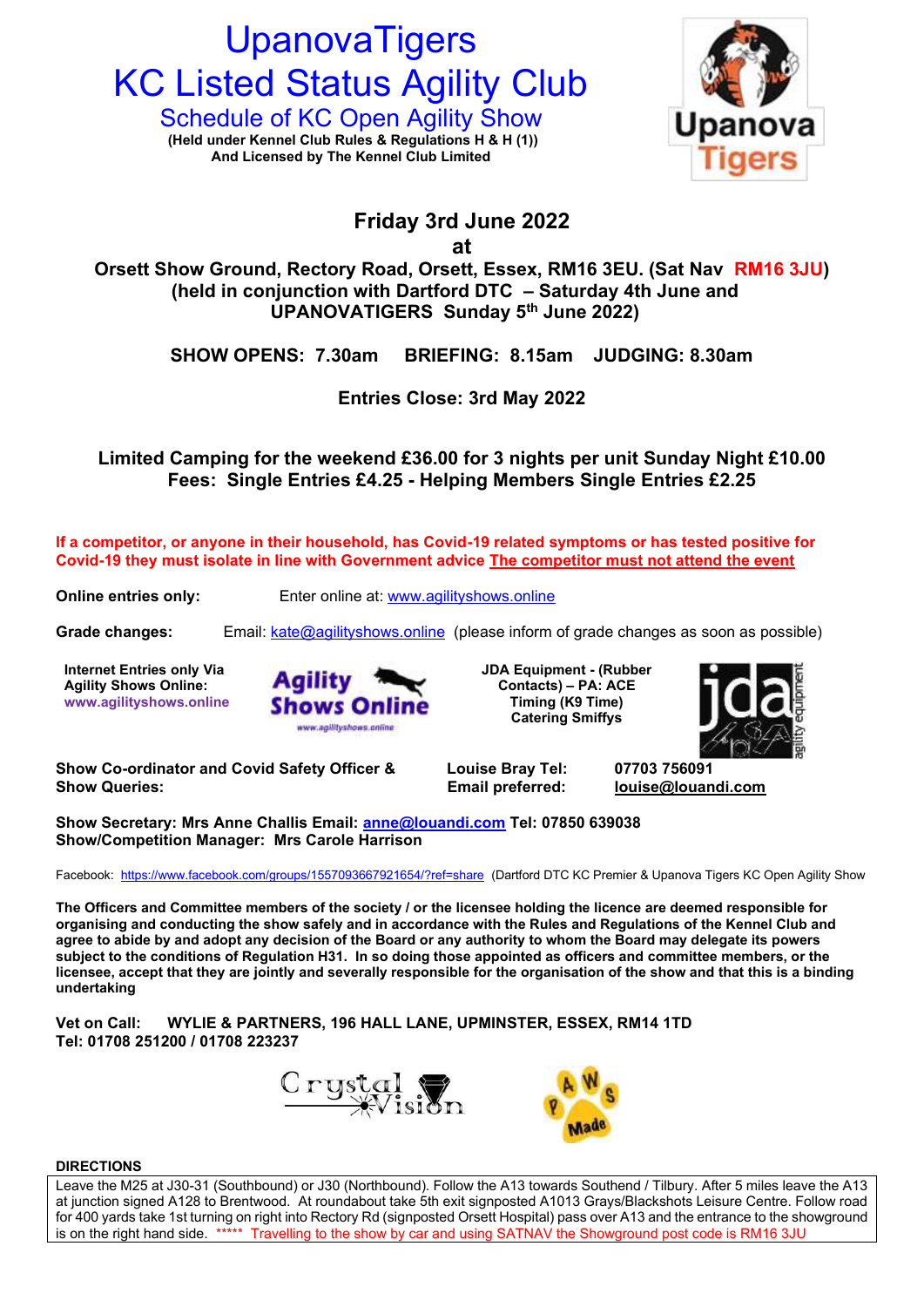# **UpanovaTigers KC Open Agility Show: Schedule of Classes Friday 3rd June 2022 Reserve Judges: Louise Norris and Kate Huggins**

| CI No.                                                                                                           | <b>Classes</b>                                                                                                   | Grades<br>Judge |                  |              |                         |        |   |                |                                           |  |  |
|------------------------------------------------------------------------------------------------------------------|------------------------------------------------------------------------------------------------------------------|-----------------|------------------|--------------|-------------------------|--------|---|----------------|-------------------------------------------|--|--|
| <b>LARGE DOG CLASSES</b>                                                                                         |                                                                                                                  |                 |                  |              |                         |        |   |                |                                           |  |  |
| 1                                                                                                                | Large Agility Graded 1,2 In memory of Jayne Bray                                                                 | 1               | $\overline{2}$   |              |                         |        |   |                | <b>Simon Bushell</b>                      |  |  |
| $\mathbf{2}$                                                                                                     | Large Jumping Graded 1,2,3                                                                                       | 1               | $\mathbf{2}$     | 3            |                         |        |   |                | Jo Loft                                   |  |  |
| 3                                                                                                                | Large Agility Combined Grades 1-4 Crystal Vision Qualifier                                                       | 1               | $\mathbf{2}$     | 3            | 4                       |        |   |                | <b>Chris Allen</b>                        |  |  |
| 4                                                                                                                | Large Jumping Graded 1,2                                                                                         | 1               | $\mathbf{2}$     |              |                         |        |   |                | <b>Amanda Rodgers</b>                     |  |  |
| 5                                                                                                                | Large Jumping Graded 3,4                                                                                         |                 |                  | 3            | 4                       |        |   |                | <b>Amanda Rodgers</b>                     |  |  |
| 6                                                                                                                | Large Agility Graded 3,4,5                                                                                       |                 |                  | 3            | 4                       | 5      |   |                | <b>Steve Hickson</b><br><b>Gina Scott</b> |  |  |
| $\overline{7}$<br>8                                                                                              | Large Jumping Graded 4,5<br>Large Agility Combined Grades 5-7 Crystal Vision Qualifier                           |                 |                  |              | 4                       | 5<br>5 | 6 | 7              | <b>Nicole Turner</b>                      |  |  |
| 9                                                                                                                | Large Jumping Graded 5,6,7                                                                                       |                 |                  |              |                         | 5      | 6 | $\overline{7}$ | Jo Loft                                   |  |  |
| 10                                                                                                               | Large Agility Graded 6,7                                                                                         |                 |                  |              |                         |        | 6 | $\overline{7}$ | <b>Chris Allen</b>                        |  |  |
| 11                                                                                                               | Large Jumping Graded 6,7                                                                                         |                 |                  |              |                         |        | 6 | $\overline{7}$ | <b>Gina Scott</b>                         |  |  |
|                                                                                                                  |                                                                                                                  |                 |                  |              |                         |        |   |                |                                           |  |  |
| 12                                                                                                               | <b>INTERMEDIATE DOG CLASSES</b>                                                                                  | 1               | $\mathbf{2}$     |              |                         |        |   |                |                                           |  |  |
|                                                                                                                  | Intermediate Agility Graded 1,2 In memory of Jayne Bray                                                          |                 |                  |              |                         |        |   |                | <b>Simon Bushell</b>                      |  |  |
| 13                                                                                                               | Intermediate Jumping Graded 1,2,3                                                                                | 1               | $\mathbf{2}$     | $\mathbf{3}$ |                         |        |   |                | Jo Loft                                   |  |  |
| 14                                                                                                               | Intermediate Agility Combined Grades 1-4 Crystal Vision Qualifier                                                | 1               | $\mathbf 2$      | 3            | $\overline{\mathbf{4}}$ |        |   |                | <b>Chris Allen</b>                        |  |  |
| 15                                                                                                               | Intermediate Jumping Graded 1,2                                                                                  | 1               | $\mathbf{2}$     |              |                         |        |   |                | <b>Amanda Rodgers</b>                     |  |  |
| 16                                                                                                               | Intermediate Jumping Graded 3,4                                                                                  |                 |                  | 3            | 4                       |        |   |                | <b>Amanda Rodgers</b>                     |  |  |
| 17                                                                                                               | Intermediate Agility Graded 3,4,5                                                                                |                 |                  | 3            | 4                       | 5      |   |                | <b>Steve Hickson</b>                      |  |  |
| 18                                                                                                               | Intermediate Jumping Graded 4,5                                                                                  |                 |                  |              | 4                       | 5      |   |                | <b>Gina Scott</b>                         |  |  |
| 19                                                                                                               | Intermediate Agility Combined Grades 5-7 Crystal Vision Qualifier                                                |                 |                  |              |                         | 5      | 6 | 7              | <b>Nicole Turner</b>                      |  |  |
| 20                                                                                                               | Intermediate Jumping Graded 5,6,7                                                                                |                 |                  |              |                         | 5      | 6 | $\overline{7}$ | Jo Loft                                   |  |  |
| 21                                                                                                               | Intermediate Agility Graded 6,7                                                                                  |                 |                  |              |                         |        | 6 | $\overline{7}$ | <b>Chris Allen</b>                        |  |  |
| 22                                                                                                               | Intermediate Jumping Graded 6,7                                                                                  |                 |                  |              |                         |        | 6 | $\overline{7}$ | <b>Gina Scott</b>                         |  |  |
|                                                                                                                  |                                                                                                                  |                 |                  |              |                         |        |   |                |                                           |  |  |
|                                                                                                                  | <b>MEDIUM DOG CLASSES</b><br>Medium Agility Graded 1,2 In memory of Jayne Bray                                   | 1               | $\boldsymbol{2}$ |              |                         |        |   |                | <b>Simon Bushell</b>                      |  |  |
| 23<br>24                                                                                                         | Medium Jumping Graded 1,2,3                                                                                      | 1               | $\mathbf 2$      | 3            |                         |        |   |                | Jo Loft                                   |  |  |
| 25                                                                                                               | Medium Jumping Graded 1,2                                                                                        | 1               | $\mathbf{2}$     |              |                         |        |   |                | <b>Amanda Rogers</b>                      |  |  |
| 26                                                                                                               | Medium Jumping Graded 3,4                                                                                        |                 |                  | 3            | 4                       |        |   |                | <b>Amanda Rogers</b>                      |  |  |
| 27                                                                                                               | Medium Agility Graded 3,4,5                                                                                      |                 |                  | 3            | 4                       | 5      |   |                | <b>Steve Hickson</b>                      |  |  |
| 28                                                                                                               | Medium Jumping Graded 4,5                                                                                        |                 |                  |              | 4                       | 5      |   |                | <b>Gina Scott</b>                         |  |  |
| 29                                                                                                               | Medium Jumping Graded 5,6,7                                                                                      |                 |                  |              |                         | 5      | 6 | 7              | Jo Loft                                   |  |  |
| 30                                                                                                               | Medium Agility Graded 6,7                                                                                        |                 |                  |              |                         |        | 6 | $\overline{7}$ | <b>Simon Bushell</b>                      |  |  |
| 31                                                                                                               | Medium Jumping Graded 6,7                                                                                        |                 |                  |              |                         |        | 6 | $\overline{7}$ | <b>Gina Scott</b>                         |  |  |
| 32                                                                                                               | Medium Agility Combined Grades 1-7 Crystal Vision Qualifier                                                      | $\mathbf{1}$    | $\mathbf 2$      | 3            | 4                       | 5      | 6 | $\overline{7}$ | <b>Nicole Turner</b>                      |  |  |
|                                                                                                                  | <b>SMALL DOG CLASSES</b>                                                                                         |                 |                  |              |                         |        |   |                |                                           |  |  |
| 33                                                                                                               | Small Agility Graded 1,2 In memory of Jayne Bray                                                                 | 1               | $\mathbf{2}$     |              |                         |        |   |                | <b>Simon Bushell</b>                      |  |  |
| 34                                                                                                               | Small Jumping Graded 1,2,3                                                                                       | 1               | $\overline{2}$   | $\mathbf{3}$ |                         |        |   |                | Jo Loft                                   |  |  |
| 35                                                                                                               | Small Jumping Graded 1,2                                                                                         | 1               | $\overline{2}$   |              |                         |        |   |                | <b>Amanda Rodgers</b>                     |  |  |
| 36                                                                                                               | Small Jumping Graded 3,4                                                                                         |                 |                  | 3            | 4                       |        |   |                | <b>Amanda Rogers</b>                      |  |  |
| 37                                                                                                               | Small Agility Graded 3,4,5                                                                                       |                 |                  | 3            | 4                       | 5      |   |                | <b>Steve Hickson</b>                      |  |  |
| 38                                                                                                               | Small Jumping Graded 4,5                                                                                         |                 |                  |              | 4                       | 5      |   |                | Gina Scott                                |  |  |
| 39                                                                                                               | Small Jumping Graded 5,6,7                                                                                       |                 |                  |              |                         | 5      | 6 | $\overline{7}$ | Jo Loft                                   |  |  |
| 40                                                                                                               | Small Agility Graded 6,7                                                                                         |                 |                  |              |                         |        | 6 | 7              | <b>Simon Bushell</b>                      |  |  |
| 41                                                                                                               | Small Jumping Graded 6,7                                                                                         |                 |                  |              |                         |        | 6 | 7              | <b>Gina Scott</b>                         |  |  |
| 42                                                                                                               | <b>Small Agility Combined Grades 1-7 Crystal Vision Qualifier</b>                                                | 1               | $\overline{2}$   | 3            | 4                       | 5      | 6 | 7              | <b>Nicole Turner</b>                      |  |  |
|                                                                                                                  | ANYSIZE DOG CLASS (dogs may not be entered in any other class at this show) jump height will be set at: a) 400mm |                 |                  |              |                         |        |   |                | b) 300mm c) 200mm                         |  |  |
| 43                                                                                                               | Anysize Helter Skelter Combined Grades 1-7 Special                                                               |                 |                  |              |                         |        |   |                |                                           |  |  |
|                                                                                                                  | Jump heights will be set at: a) 400mm b) 300mm c) 200mm                                                          | 1               | $\mathbf{2}$     | 3            | 4                       | 5      | 6 | 7              | <b>Amanda Rodgers</b>                     |  |  |
| Combined classes are scheduled for the grades stated with one overall set of results for the whole class. Graded |                                                                                                                  |                 |                  |              |                         |        |   |                |                                           |  |  |
| classes are scheduled for one or more grades with separate results and awards issued for each grade. NB: Classes |                                                                                                                  |                 |                  |              |                         |        |   |                |                                           |  |  |
| may be split and additional Judges maybe appointed should entries warrant. The allocation of judges to           |                                                                                                                  |                 |                  |              |                         |        |   |                |                                           |  |  |
| classes has been estimated and it is highly likely that there will be changes. PAY ON THE DAY class(es) or a     |                                                                                                                  |                 |                  |              |                         |        |   |                |                                           |  |  |
|                                                                                                                  |                                                                                                                  |                 |                  |              |                         |        |   |                |                                           |  |  |
|                                                                                                                  | Practice ring may be run if time permits. Only open to dogs entered in the show.                                 |                 |                  |              |                         |        |   |                |                                           |  |  |
| <b>PRIZES</b>                                                                                                    |                                                                                                                  |                 |                  |              |                         |        |   |                |                                           |  |  |

Trophies: Up to 40 entries – trophies to 1st, up to 60 entries - trophies to 2<sup>nd</sup>, over 60 entries trophies to 3<sup>rd</sup> Rosettes: Placed rosettes to at least 10% of class entries - Unplaced clear round rosettes in all classes Rosettes in qualifiers and/or sponsored classes are as per the instructions of the sponsors.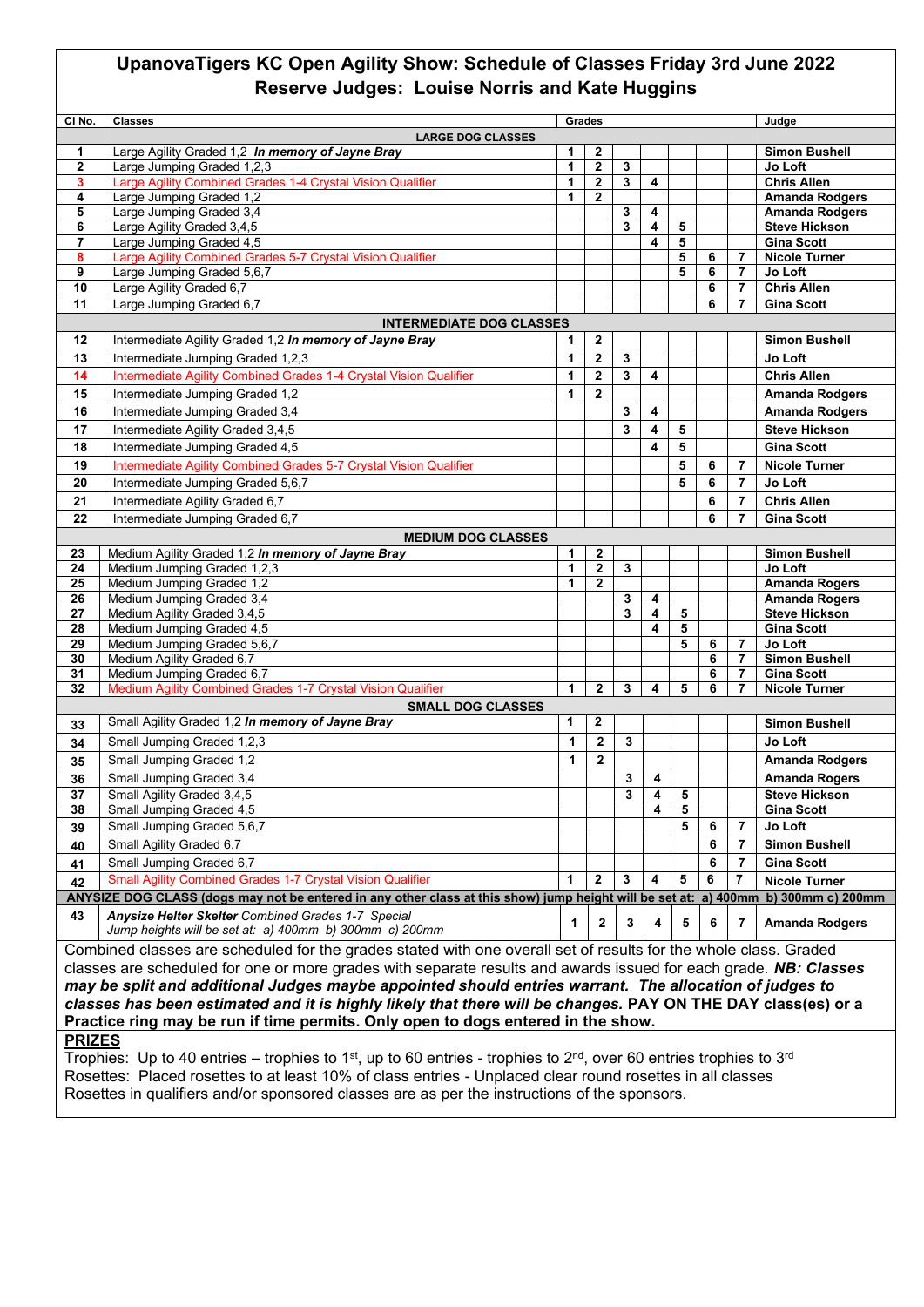#### **ELIGIBILITY FOR CLASSES**

In the following definitions of classes First Prizes or other prize wins are those gained in standard classes at any Kennel Club licensed Championship Agility, Premier Agility, Open Agility or Limited Agility Shows (i.e. special classes and invitational events excepted). Only a first place with a clear round completed within the course time set by the judge will count towards grade progression.

Standard classes may be scheduled for Agility Shows, as Agility classes or Jumping classes. All standard classes must contain the Weaving Poles obstacle. Standard Agility classes must contain the following elements: "A Ramp", Dog Walk and See-Saw. With this proviso classes are defined as follows:-

A maximum of four standard classes may be scheduled for any dog on an individual day of competition. Any number of special classes may be scheduled.

**Class Structure**. A Class may either be held as a Graded Class or a Combined Class. A Graded Class may be scheduled for a maximum of three consecutive Grades with separate results and awards issued for each grade. A Combined Class may be scheduled for more than one consecutive grade with one overall set of results.

Progression. Progression from each Grade will be determined by the eligibility for the class as referenced in H(1)(A)11. Results from Combined Classes will only count towards progression from the dog's current grade.

To count for progression wins must be gained in standard classes at Kennel Club Licensed Agility Shows.

Only a first place with a clear round completed within the course time set by the judge will count towards grade progression.

Competitors will be allowed to walk the course set at Small, Medium, Intermediate or Large height without their dog(s) before the class begins.

**Points Progression.** At the handler's discretion a dog may progress up to Grade 4 by winning 100 points at each grade, using the Agility Warrant points scheme (Regulation K3.c refers). A minimum of 50 points must be gained in agility (not jumping) classes in the relevant grade. If this method of progression is selected, the handler must ensure the Show Secretary signs the dog's Agility Record Book at the first show entered at the higher grade. There is no time limit on this progression, however once a dog has progressed, it cannot return to a previous grade.

Progression on points must be done prior to the closing date of entries. It is not possible to change a grade on points once the entries have closed.

#### **STANDARD CLASSES**

Only first prizes and points gained in standard classes at Kennel Club licensed Agility Shows may be used for progression through the classes. (A dog is only eligible for one grade). In defining the eligibility of the owner or handler for Grade 1, the two wins and points progression referred to in the definition apply only to one dog and not an accumulation of dogs**.** 

**Grade 1** Open to owners, handlers or dogs which have not gained a minimum of two first places at Grade 1 at Kennel Club Licensed Agility Shows, at least one of which must have been gained in an agility (not jumping) class. N.B Owners, handlers or dogs previously qualified out of Grade 1 are not eligible for this class.

**Grade 2** Open to dogs which are not eligible for Grade 1 or have elected to progress on points from Grade 1 and are not eligible for Grades 3, 4, 5, 6, or 7.

**Grade 3** Open to dogs which have gained a minimum of two first places at Grade 2 at Kennel Club Licensed Agility Shows, one of which must have been gained in an agility (not jumping) class, or have elected to progress on points from Grade 2 and are not eligible for Grades 2, 4, 5, 6 or 7.

**Grade 4** Open to dogs which have gained a minimum of three first places at Grade 3 at Kennel Club Licensed Agility Shows, two of which must have been gained in agility (not jumping classes), or have elected to progress on points from Grade 3 and are not eligible for Grades 2, 3, 5, 6 or 7

**Grade 5** Open to dogs which have gained a minimum of four first places at Grade 4 at Kennel Club Licensed Agility Shows, two of which must have been gained in agility (not jumping) classes, and are not eligible for Grades 2, 3, 4, 6 or 7

**Grade 6** Open to dogs which have gained a minimum of four first places at Grade 5 at Kennel Club Licensed Agility Shows, two of which must have been gained in agility (not jumping) classes, and are not eligible for Grades 2, 3, 4, 5 or 7.

**Grade 7** Open to dogs which have gained a minimum of five first places at Grade 6 at Kennel Club Licensed Agility Shows, three of which must have been gained in agility (not jumping) classes, and are not eligible for Grades 2, 3, 4, 5 or 6.

#### **SPECIAL CLASSES**

Societies may schedule classes other than those defined above as "Special classes". The eligibility for "Special" classes must be defined by the Society and included in the schedule. The word "Special" must be included in the title of the class. Where special classes are classified for older and/or inexperienced dogs, the height of the hurdles the A-ramp, and the dog walk and the length of the long jump, may be reduced below the dimensions specified in these regulations, in which case such dimensions must be included in the class definition in the show schedule.

Marking for special classes may deviate from marking for standard classes, but must be specified in the schedule. Wins, places and clear rounds in special classes will not count towards agility warrant points or grade progression at Kennel Club shows.

**ANYSIZE SPECIAL HELTER SKELTER:** Open to all sizes of dog that are not entered for any other class at this show. These classes are intended for dogs/handlers new to competition and those dogs unable to compete at their full height. Only jumps and pipe tunnels will be used and jump heights will be set at 400mm, 300mm and 200mm. Competitors may choose the height they want to compete at. The courses will be simple and flowing. **The handler may choose which height is best for their dog, regardless of their dog's size.** Please ensure you are ringside when the jumps are at the height you wish to do, they cannot be altered once changed.



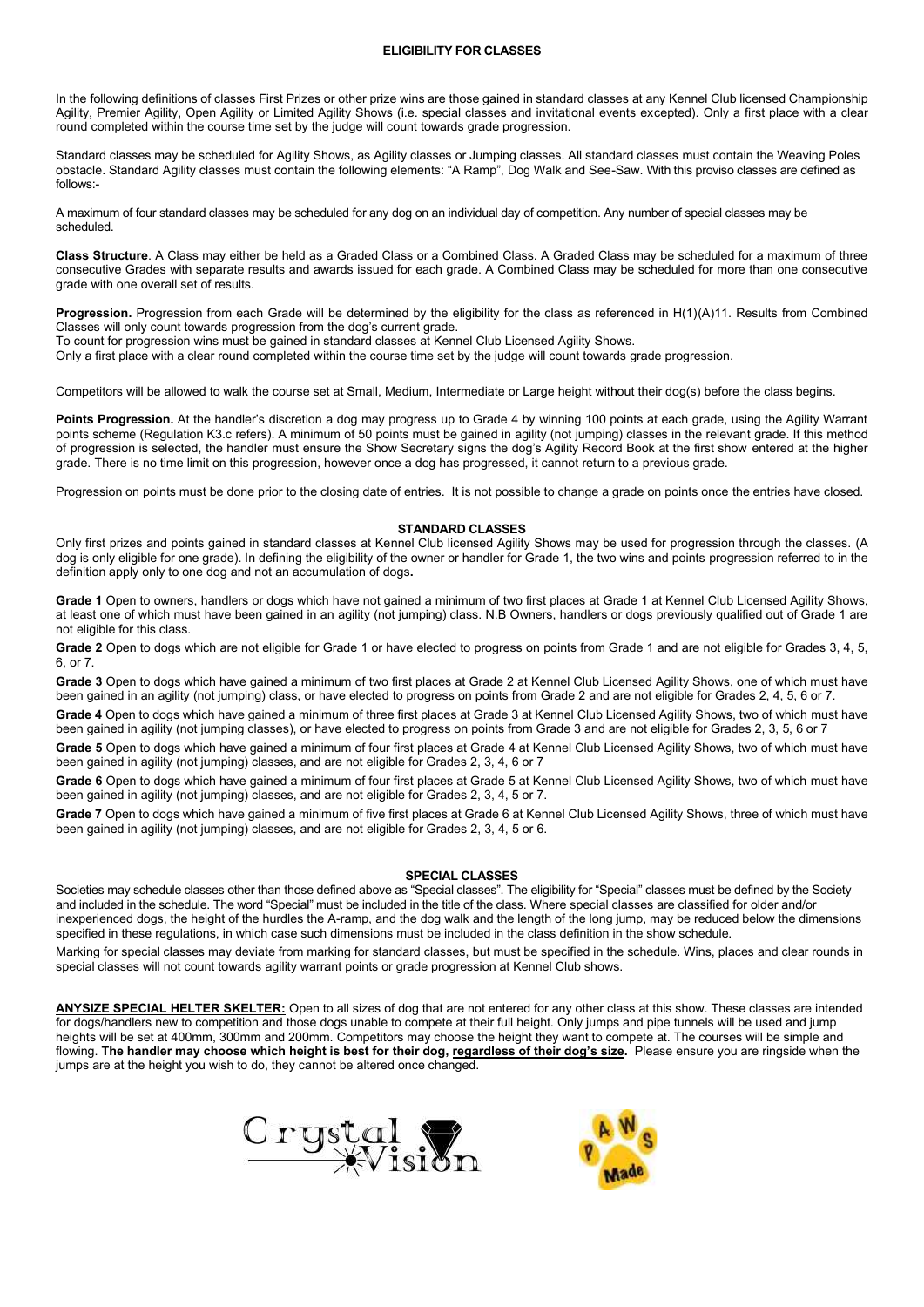#### **DOGS IN VEHICLES ON HOT DAYS – SHOW SCHEDULE NOTICE**

Your dog is vulnerable & at risk during hot weather & the Kennel Club offers the following guidance to help guide you through the do's & don'ts travelling to & whilst at KC licensed events.

When travelling to a show please take a moment to consider whether the route to the show is a busy holiday route, & leave earlier to avoid increased time in traffic jams.

If your vehicle is not air conditioned seriously consider whether travelling to the show is a good idea at all.

The vehicle should be as fully ventilated as possible, & plenty of stops should be taken, with lots of water available to drink.

Ensure your dog is not sitting in full sunlight. There should be plenty of free flowing air around the dog.

When at the show, never leave your dog in the vehicle.

Keep the dog in the shade – take your own shade for example a large umbrella & always have plenty of water available to drink so your dog stays well hydrated.

Avoid your dog taking part in unnecessary exertion or from standing in exposed sunlight for extended lengths of time.

Remember, if you feel hot your dog is very likely to feel much hotter & dehydrated, and this could lead to dire results. Please look after your dog's welfare.

**CHILDREN** under the age of 11 are the responsibility of and must be accompanied at all times by a parent or guardian including when competing.

# **CAMPING – To be entered Via Dartford DTC**

- Camping will be limited
- Available for a fixed fee of £36.00 for the weekend Thursday, Friday & Saturday
- Additional Sunday night camping Sunday £10.00
- Only campers who have paid in advance will be allowed in the camping area
- Campers will be booked in on arrival
- No camping units allowed on the showground before 12noon on Thursday  $2<sup>nd</sup>$  June 2022
- Please arrive on Thursday  $2<sup>nd</sup>$  June 2022 before 9pm to book in the gate may be closed after 9pm
- We request that you leave the site by 8:00pm on Sunday 5th June 2022
- Please park within the marked out camping space
- Training equipment is not allowed in the camping areas
- The joining of gardens is prohibited
- No dogs to be left loose in gardens, or tethered to vehicles, whilst unattended
- All camping units are required to have a bucket of water at the front of the unit at all times
- Toilets and emptying point and fire extinguishers will be supplied
- GENERATORS: Not to be used before 8am or after 8pm. (CATERERS TRADERS are exempt from this rule)

**HELPERS REQUIRED:** As the organising body of this show is very small, we will be looking for help in running rings at this show. If you can offer your services for all or part days, then please indicate your preference when booking online. Lunch will be provided for those that help half/all day. A gift for your dog and preferential parking.

**MEASURING:** There will be measuring on Friday 3<sup>rd</sup> June at Upanovatigers further details can be found on our facebook page<br>https://www.facebook.com/groups/1557093667921654/?ref=share. (Dartford DTC KC Premier & Upanova T 57093667921654/?ref=share (Dartford DTC KC Premier & Upanova Tigers KC Listed Agility Show

**VET ON CALL:** WYLIE & PARTNERS, 196 HALL LANE, UPMINSTER, ESSEX, RM14 1TD: Tel: 01708 251200 / 01708 223237 Directions can be obtained at the Secretaries tent.

**DAY PARKING:** Use the main entrance and park where officials direct you.

**REFRESHMENTS:** Available all day by Smiffys. No licensed bar facilities will be available, so bring your own!

**THANK YOU:** We extend our heartfelt thanks to Clubs, Judges and other individuals who have kindly given up their valuable time to ensure that our show is a success.

**OUR SPONSORS:** Special thanks to our sponsors Crystal Vision & PawsTrading PAWSMADE

**OUR Equipment SUPPLIERS and Trade Stands:** JDA Agility Equipment – K9 Time – PA ACE - Agility Shows Online - **All of our Trade Stands**

**YOU ARE RESPONSIBLE FOR CLEARING UP AFTER YOUR DOG: Suitable arrangements will be made for disposal. PLEASE NOTE THE SPEED LIMIT IS 5MPH ON THE SHOWGROUND. PLEASE LEAVE THE VENUE TIDY GOOD LUCK!**



*In case of cancellation of the show within seven days of the show date, notification will be sent to the relevant web sites and posted on applicable facebook groups where possible. It will be the competitor's responsibility to check with these services if continuation of the show is in doubt.*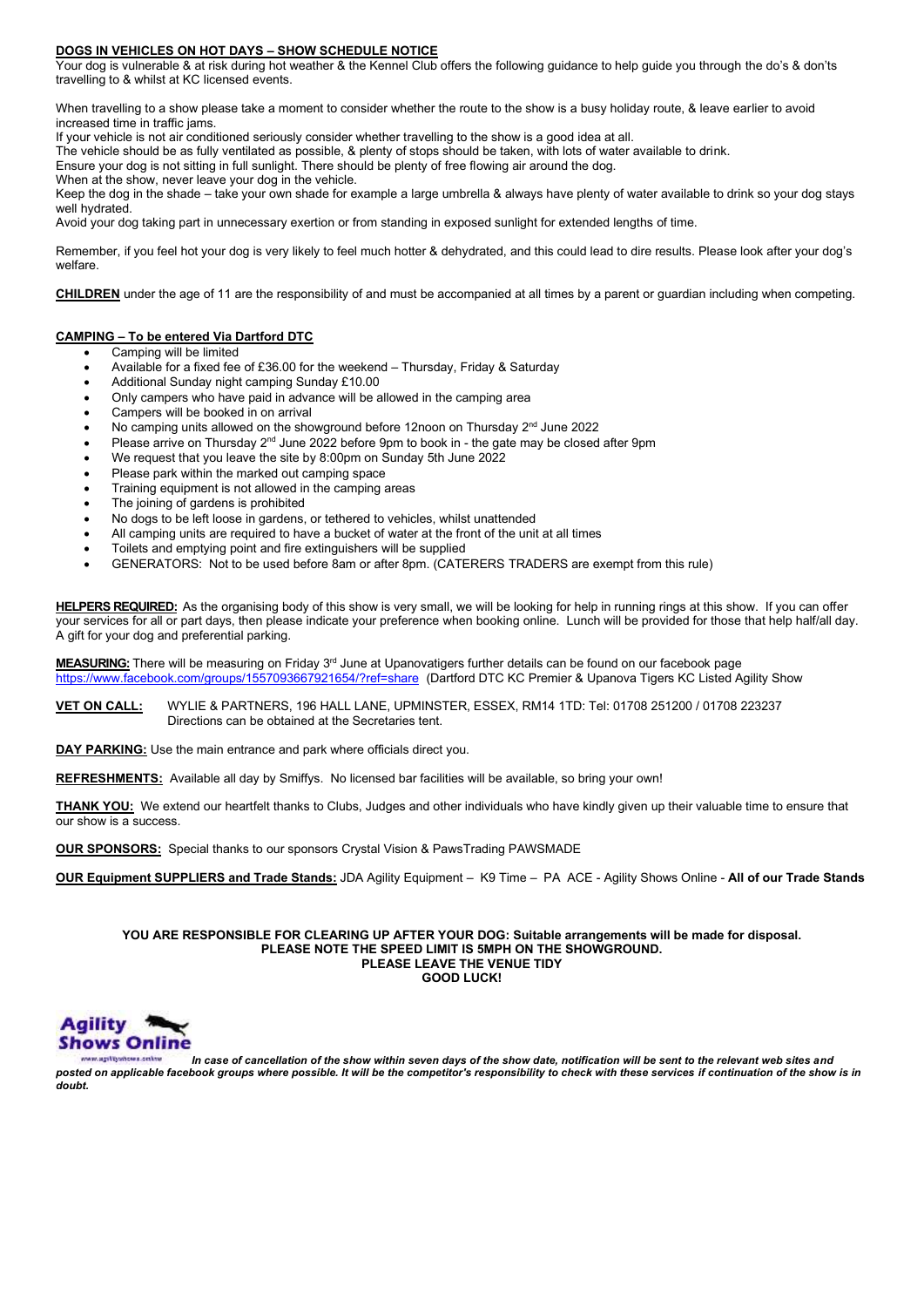# **RULES AND REGULATIONS**

1.Dogs entered at Kennel Club licensed Agility Shows must be registered at the Kennel Club in accordance with Kennel Club Regulations for Classification and Registration B, or else registration or transfer of registration must have been applied for. The registration number/ authority to compete (ATC) number will be required for each entry.

2.All dogs registered and resident outside the UK must be issued with a Kennel Club Authority to Compete (ATC) number before entry to the show/event can be made. All overseas entries without a Kennel Club Registration number or an Authority to Compete number will be returned to the exhibitor/competitor. 3.Entry fees are £4.25 per dog per class non-members £2.25 per dog per class for working members. No refunds will be given after the closing date under any

circumstances. Camping £36.00 for Thursday, Friday and Saturday Night per unit additional £10.00 Sunday night . 4.Prizes – no monetary prizes are on offer. Awards for each class are listed in the awards section of the schedule.

5. Only Internet Entries are being accepted for this show and may be made vi[a www.agilityshows.online](http://www.agilityshows.online/)

6.The Committee reserves to itself the right to refuse entries.

7.Only dogs of 18 calendar months of age and over on the day of competition are eligible for competition at Kennel Club licensed Agility Shows.

8. A dog must not compete more than once in a class, including special classes.

9.Not For Competition entries will be accepted for dogs aged four calendar months and over. Dogs must be Kennel Club registered with their details recorded on the ASO website.

10.No bitch in season is allowed to compete.

11.The mating of bitches within the precincts of the competition is forbidden.

12.No person shall carry out punitive correction or harsh handling of a dog at any time within the boundaries of the Show.

13.Dogs must not wear any type of slip, half-slip collar or lead when under test. A single flat, close fitting, leather or webbing collar is permitted, providing the only attachment is a plain identification panel as an integral part of the collar ie. not attached by a ring.

14. Should a judge be unable to fulfil the appointment to judge the Committee reserves the right to appoint another judge.

15. No competitor shall impugn the decision of the judge or judges.

16. Sponsors for the show Crystal Vision & PawsTrading PAWSMADE 17. Other entry rules can be found within the schedule.

18. Kennel Club standard marking regulations apply for all standard classes.

19. Anysize Special Helter Skelter jump heights will be set at a) 400mm, b) 300mm c) 200mm : competitor's choice which height is best for their dogs regardless of dogs height.

20.The height limit for dogs.

a. Large Dog classes - For dogs measuring over 500mm at the withers<br>b. lettermediate Dog classes – For dogs measuring over 430mm and mo

b. Intermediate Dog classes – For dogs measuring over 430mm and measuring 500mm or under at the withers

- c. Medium Dog classes For dogs measuring over 350mm and measuring 430mm or under at the withers
	- Small Dog classes For dogs measuring 350mm or under at the withers

21.Judges at an Agility Show may not enter for competition a dog which is recorded in their ownership or part ownership; or handle a dog at the Show at which they are judging. Dogs may be disqualified if proved to have been handled in the class by the scheduled judge's spouse or immediate family, or resident at the same address as the scheduled judge. 22. Removal of dogs from Competition:

Following discussion between the show management and/or a veterinary surgeon, a dog shall be prevented from competing and/or removed from the Show if it is:-1. A bitch which is in season.<br>2. Suffering from any infection

- 2. Suffering from any infectious diseases or contagious disease.<br>3. Interfering with the safety or chance of winning of an opponent
- Interfering with the safety or chance of winning of an opponent.
- 4. Of such temperament or is so much out of control as to be a danger to the safety of any person or other animal.
- 5. Likely to cause suffering to the dog if it continues competing.

The circumstances of such a removal shall be recorded in the competition/show Incident Book and submitted to the Kennel Club. 23.Dog Agility is a competitive and physically strenuous activity. It is the responsibility of the owner/handler to ensure their dog is 'fit for function'

and that they themselves are fit to take part. By signing the Declaration you confirm that to the best of your knowledge your dog is fit and able to take part in Agility classes on the day of the show.

24.In estimating the number of awards won, all wins up to and including 25 days before the start of the competition, 9 th May 2022*,* shall counted when entering for any class. For these purposes a competition shall be defined as all classes covered within the same schedule. In the event that a dog becomes eligible for the next grade at a particular show, after the entry for that show has been sent, it is the competitor's responsibility to notify the show secretary at least 14 days before the date of the show. The dog will then be moved into the appropriate class(es) for the next grade. The dog must be moved into the corresponding number of classes as were entered at the lower grade. If there are fewer or no classes available for the next grade the competitor will be offered a refund of the relevant entry fees. Grade changes should be notified to [kate@agilityshows.online](mailto:kate@agilityshows.online) by 20<sup>st</sup> May 2022.

25.Should circumstances so dictate the Society, in consultation with the Judges, may alter arrangements as necessary. Such changes and the circumstances surrounding them will be reported to the Kennel Club.

26.In the event that the show is cancelled due to unforeseen circumstances, the society will refund fees, less reasonably incurred expenses. If the show processor has the provisions to do so, competitors will be refunded in the manner in which they had entered the show, but in any event the society will refund fees within 3 months of the show date to all those who had entered and requested a refund within 1 month of the show date.

27.Except for mobility aids, nothing shall be carried in the hand while the dog is under test and food shall not be given to a dog whilst in the ring.

Competitors are prohibited from wearing bags or leads whilst under test.

28.Should the judge deem a re-run is required, any result and/or faults gained in the previous run must be discounted.

29. Please put your car camping passes into your windscreen to access the show

30. Competition of Dogs Suffering from Contagious or Infectious Disease – No dogs suffering from infectious or contagious disease or having been

exposed to such disease during the period of 21 days prior to the Competition may compete. Competitors infringing the Regulation will be liable to be fined and/or dealt with under Kennel Club Rule A11.

31. It is the competitor's responsibility to be available for their class and running order. Competitors must run as close to their running order as possible. Failure to do so may be reported to the Kennel Club.

32. Animals in Event No animal other than one officially entered shall be brought into the precincts of the event during its continuance, except any dogs registered to assist the disabled, or dogs required for educational or instructional purposes or by permission of the Board.

However, at the discretion of the show society, a dog brought to the show by a spectator may be admitted into the precincts of the dog show, with the proviso that those in charge of the dog sign a declaration confirming the dog is free from disease and that the dog will be kept under proper control at all times.

33. A pay on the day class will be held if time permits.

34. A practice ring may be available to dogs entered for competition at the show, if space allows. This ring must be supervised by a responsible adult with agility knowledge.

35. Welfare of Dogs An exhibitor (or competitor) whose dog is entered at a Kennel Club licensed event should take all reasonable steps to ensure the needs of their dog(s) are met, and should not knowingly put their dogs' health and welfare at risk by any action, default, omission or otherwise. A breach of this Regulation may be referred to the Board for disciplinary action under Kennel Club Rules and Regulations. The use of pinch collars, electronic shock collars, or prong collars, is not permitted at any Agility show licensed by the Kennel Club. This shall apply at the venue and within the precincts of the show.

36. Please be reminded of the Kennel Clubs Agility Code of Conduct

37. It is the competitor's responsibility to be available for their class and running order.

38. Classes may be split if entries warrant. In the event of a class being split, it is the competitor's responsibility to work a dog in the correct part. Failure to do so will result in disqualification

39. Handlers working more than one dog in a class must ensure that the dogs compete in the sequence in which they are drawn. Failure to do so may result in elimination.

40. All competitors who enter any special classes agree to the rules as defined in the schedule by the committee

41. No refunds due to incorrect entries, or requests for special running orders, will be entertained

42. Dogs will not be received for competition after the class has been declared closed

43. Rosettes and Trophies can only be collected on the day of the show and will NOT be forwarded 44. Competitors must follow the stewards' instructions with regard to parking, camping and conduct within the show boundaries

45. Goods may NOT be sold within the precincts of the show without prior permission of the committee

46. All dogs are entered at the show at the owner's risk and, whilst every care will be taken, the committee will not accept responsibility for loss, damage or injury,

however caused, to dogs, persons or property at the show 47. Please clean up after your dog and place in bins provided. Anyone knowingly not doing so may be asked to leave the venue and will forfeit any remaining class entries.

48. The show organisers or their authorised agents may make results from this show publically available and share results with third parties for the same purpose.

49. Children under the age of 11 are the responsibility of and must be accompanied at all times by a parent or guardian including when competing.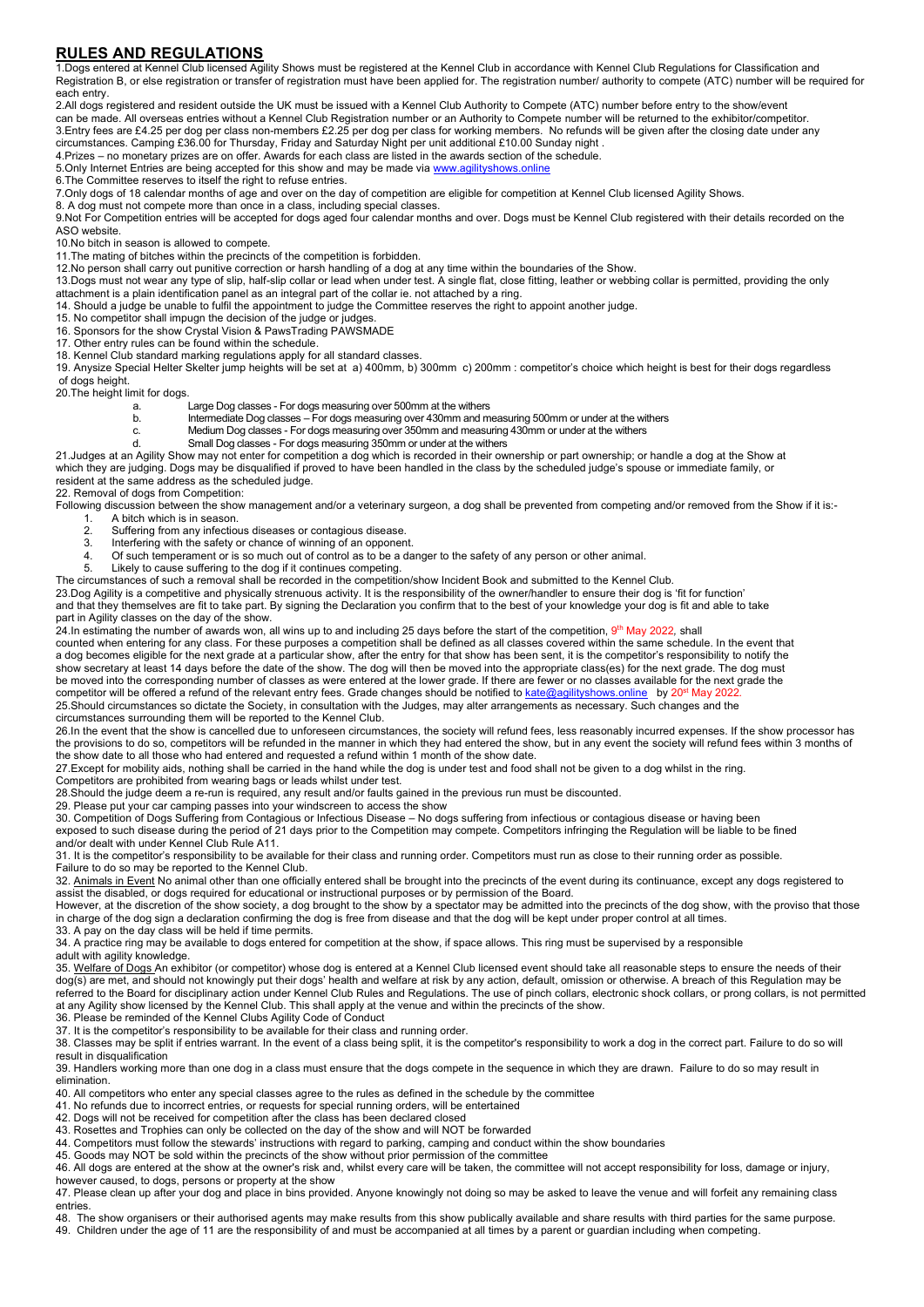



 $\Omega$  showles of December Agaility  $\Omega$  sex,  $\mathbb{R}^N$   $\mathbb{R}^N$ **Schedule of Premier Agility Show** 

**(Held under Kennel Club Rules & Regulations H & H (1) and Licensed by The Kennel Club Limited**

# **Saturday 4th June 2022**

**at**

**Orsett Show Ground, Rectory Road, Orsett, Essex, RM16 3EU. (Sat Nav RM16 3JU)** (held in conjunction with UPANOVATIGERS – Friday 3rd June & Sunday 5<sup>th</sup> June 2022)

**SHOW OPENS: 7.30am BRIEFING: 8.15am JUDGING: 8.30am**

**Entries Close: 3rd May 2022**

**Limited Camping for the weekend £36.00 for 3 nights per unit Sunday Night £10.00 Fees: Single Entries £4.25 - Helping Members Single Entries £2.25 Pairs Entries £8.50 – Helping Members Pairs Entries £4.50**

**If a competitor, or anyone in their household, has Covid-19 related symptoms or has tested positive for Covid-19 they must isolate in line with Government advice The competitor must not attend the event**

**Only Online entries available:** Enter online at: [www.agilityshows.online](http://www.agilityshows.online/)

**Grade changes:** Email: [kate@agilityshows.online](mailto:kate@agilityshows.online) (please inform of grade changes as soon as possible)

**Internet Entries only Via Agility Shows Online: www.agilityshows.online**



**JDA Equipment - (Rubber Contacts) – PA: ACE Timing (K9 Time) Catering Smiffys** 



**Show Co-ordinator and Covid Safety Officer & Louise Bray Tel: 07703 756091 Show Queries: Email preferred: [louise@louandi.com](mailto:louise@louandi.com)**

**Show Secretary: Mrs Anne Challis Email: [anne@louandi.com](mailto:anne@louandi.com) Tel: 07850 639038 Show/Competition Manager: Mrs Carole Harrison**

Facebook: <https://www.facebook.com/groups/1557093667921654/?ref=share>(Dartford DTC KC Premier & Upanova Tigers KC Open Agility Show

**The Officers and Committee members of the society / or the licensee holding the licence are deemed responsible for organising and conducting the show safely and in accordance with the Rules and Regulations of the Kennel Club and agree to abide by and adopt any decision of the Board or any authority to whom the Board may delegate its powers subject to the conditions of Regulation H31. In so doing those appointed as officers and committee members, or the licensee, accept that they are jointly and severally responsible for the organisation of the show and that this is a binding undertaking**

**Vet on Call: WYLIE & PARTNERS, 196 HALL LANE, UPMINSTER, ESSEX, RM14 1TD Tel: 01708 251200 / 01708 223237**







**DIRECTIONS**

Leave the M25 at J30-31 (Southbound) or J30 (Northbound). Follow the A13 towards Southend / Tilbury. After 5 miles leave the A13 at junction signed A128 to Brentwood. At roundabout take 5th exit signposted A1013 Grays/Blackshots Leisure Centre. Follow road for 400 yards take 1st turning on right into Rectory Rd (signposted Orsett Hospital) pass over A13 and the entrance to the showground is on the right hand side. \*\*\*\*\* Travelling to the show by car and using SATNAV the Showground post code is RM16 3JU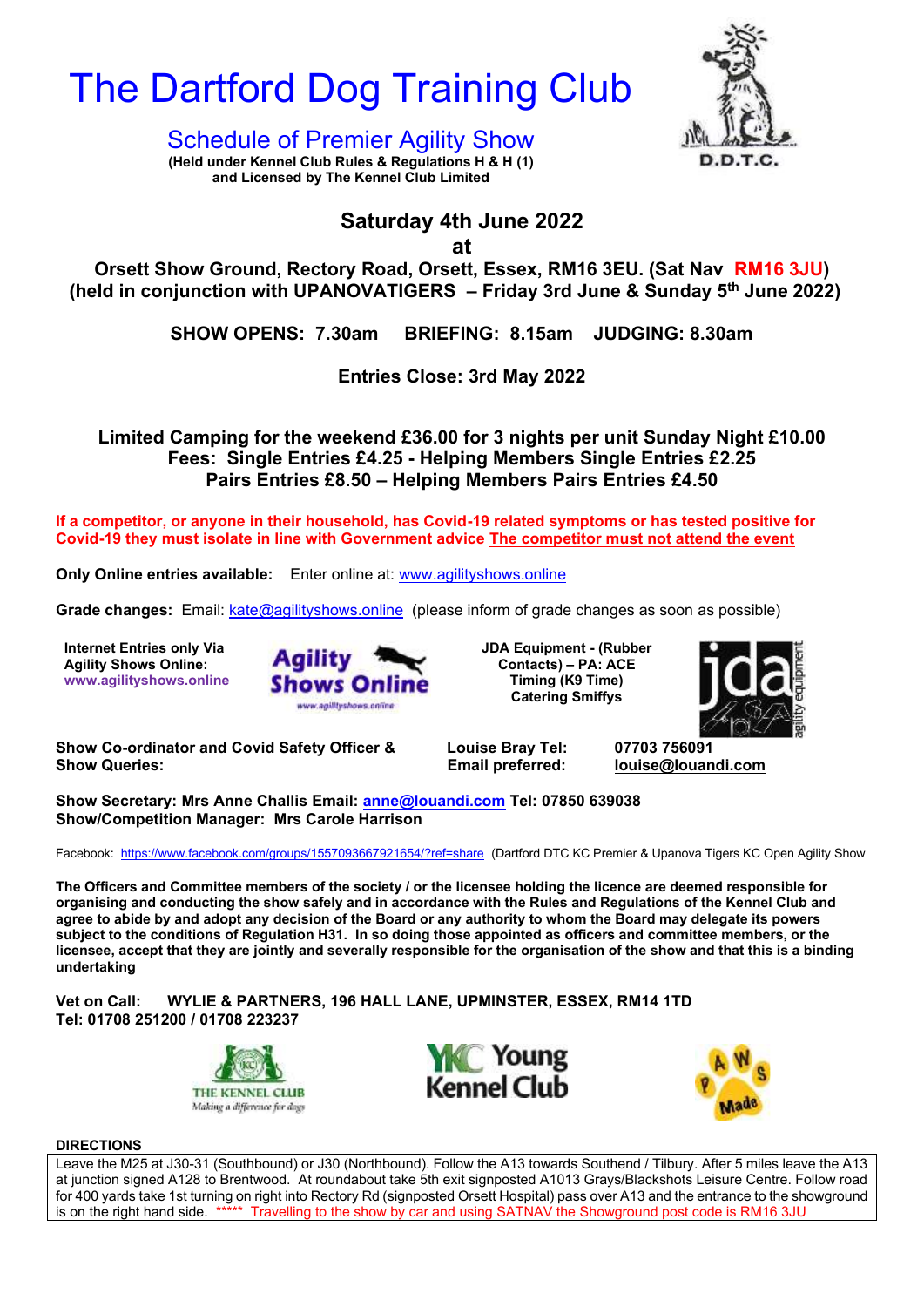| Dartford DTC KC Premier Agility Show: Schedule of Classes Saturday 4th June 2022<br>Reserve Judges: Troy Hedger & Simon Bushell |                                                                                 |               |                |                           |                          |                |                |                |                      |  |
|---------------------------------------------------------------------------------------------------------------------------------|---------------------------------------------------------------------------------|---------------|----------------|---------------------------|--------------------------|----------------|----------------|----------------|----------------------|--|
| <b>Class</b><br>No.                                                                                                             | <b>Classes</b>                                                                  | <b>Grades</b> |                |                           |                          |                |                |                | Judge                |  |
|                                                                                                                                 | <b>LARGE DOG CLASSES</b>                                                        |               |                |                           |                          |                |                |                |                      |  |
| 1                                                                                                                               | Large Jumping Graded 1,2,3                                                      |               | $\overline{2}$ | $\mathbf{3}$              |                          |                |                |                | <b>Garry Ovenell</b> |  |
| $\overline{\mathbf{2}}$                                                                                                         | Large Agility Graded 1,2,3                                                      | 1             | $\overline{2}$ | 3                         |                          |                |                |                | Jacqui Wood          |  |
| 3                                                                                                                               | Large Jumping Graded 1,2                                                        | 1             | $\overline{2}$ |                           |                          |                |                |                | Lesanne Mitchell     |  |
| $\overline{\mathbf{4}}$                                                                                                         | Large Jumping Graded 3,4                                                        |               |                | 3                         | $\overline{4}$           |                |                |                | Lesanne Mitchell     |  |
| 5                                                                                                                               | Large Agility Graded 1,2                                                        | 1             | $\overline{2}$ |                           |                          |                |                |                | Doc Docherty         |  |
| $\bf 6$                                                                                                                         | Large Agility Graded 3,4                                                        |               |                | 3                         | $\overline{4}$           |                |                |                | Doc Docherty         |  |
| $\overline{7}$                                                                                                                  | Large Jumping Graded 4,5                                                        |               |                |                           | $\overline{4}$           | $\overline{5}$ |                |                | <b>Craig Stevens</b> |  |
| $\pmb{8}$                                                                                                                       | Large Agility Graded 4,5                                                        |               |                |                           | $\overline{\mathbf{4}}$  | $\overline{5}$ |                |                | Stacey Irwin         |  |
| $\overline{9}$                                                                                                                  | Large Jumping Graded 5,6,7                                                      |               |                |                           |                          | 5              | 6              |                | <b>Garry Ovenell</b> |  |
| 10                                                                                                                              | <b>KC Large Dog Agility Stakes</b><br><b>Grades 5-7 Combined Agility</b>        |               |                |                           |                          | 5              | 6              | 7              | Jacqui Wood          |  |
| 11                                                                                                                              | Large Jumping Graded 6,7                                                        |               |                |                           |                          |                | 6              |                | <b>Carl Stretton</b> |  |
| 12                                                                                                                              | Large Agility Graded 6,7                                                        |               |                |                           |                          |                | 6              | $\overline{7}$ | <b>Gary Murphy</b>   |  |
|                                                                                                                                 | <b>LARGE DOG ABC</b>                                                            |               |                |                           |                          |                |                |                |                      |  |
| 13                                                                                                                              | KC Large Dog ABC Agility Stakes Grades 5-7<br><b>Combined Agility (Special)</b> |               |                |                           |                          | 5              | $\,6\,$        | 7              | Jacqui Wood          |  |
|                                                                                                                                 | <b>INTERMEDIATE DOG CLASSES</b>                                                 |               |                |                           |                          |                |                |                |                      |  |
| 14                                                                                                                              | Intermediate Jumping Graded 1,2,3                                               | 1             | $\overline{2}$ | 3                         |                          |                |                |                | <b>Garry Ovenell</b> |  |
| 15                                                                                                                              | Intermediate Agility Graded 1,2,3                                               | 1             | $\overline{2}$ | 3                         |                          |                |                |                | Jacqui Wood          |  |
| 16                                                                                                                              | Intermediate Jumping Graded 1,2                                                 | 1             | $\overline{2}$ |                           |                          |                |                |                | Lesanne Mitchell     |  |
| 17                                                                                                                              | Intermediate Jumping Graded 3,4                                                 |               |                | 3                         | $\overline{4}$           |                |                |                | Lesanne Mitchell     |  |
| 18                                                                                                                              | Intermediate Agility Graded 1, 2                                                | 1             | $\overline{2}$ |                           |                          |                |                |                | Doc Docherty         |  |
| 19                                                                                                                              | Intermediate Agility Graded 3, 4                                                |               |                | 3                         | $\overline{4}$           |                |                |                | Doc Docherty         |  |
| 20                                                                                                                              | Intermediate Jumping Graded 4,5                                                 |               |                |                           | $\overline{\mathbf{4}}$  | $\sqrt{5}$     |                |                | <b>Craig Stevens</b> |  |
| 21                                                                                                                              | Intermediate Agility Graded 4,5                                                 |               |                |                           | $\overline{4}$           | $\sqrt{5}$     |                |                | Stacey Irwin         |  |
| 22                                                                                                                              | Intermediate Jumping Graded 5,6,7                                               |               |                |                           |                          | 5              | 6              |                | <b>Garry Ovenell</b> |  |
| 23                                                                                                                              | Intermediate Agility Graded 5,6,7                                               |               |                |                           |                          | 5              | 6              | 7              | Doc Docherty         |  |
| 24                                                                                                                              | Intermediate Jumping Graded 6,7                                                 |               |                |                           |                          |                | 6              | $\overline{7}$ | Carl Stretton        |  |
| 25                                                                                                                              | Intermediate Agility Graded 6,7                                                 |               |                |                           |                          |                | 6              | 7              | <b>Gary Murphy</b>   |  |
|                                                                                                                                 | <b>MEDIUM DOG CLASSES</b>                                                       |               |                |                           |                          |                |                |                |                      |  |
| 26                                                                                                                              | Medium Jumping Graded 1,2,3                                                     | 1             | $\overline{c}$ | $\mathbf{3}$              |                          |                |                |                | <b>Garry Ovenell</b> |  |
| 27                                                                                                                              | Medium Agility Graded 1,2,3                                                     | 1             | $\overline{2}$ | $\overline{3}$            |                          |                |                |                | Jacqui Wood          |  |
| 28                                                                                                                              | Medium Jumping Graded 1,2                                                       | 1             | $\overline{2}$ |                           |                          |                |                |                | Lesanne Mitchell     |  |
| 29                                                                                                                              | Medium Jumping Graded 3,4                                                       |               |                | 3                         | $\overline{\mathcal{A}}$ |                |                |                | Lesanne Mitchell     |  |
| 30                                                                                                                              | Medium Agility Graded 1,2                                                       | 1             | $\overline{2}$ |                           |                          |                |                |                | Doc Docherty         |  |
| 31                                                                                                                              | Medium Agility Graded 3,4                                                       |               |                | 3                         | $\overline{\mathcal{A}}$ |                |                |                | Doc Docherty         |  |
| 32                                                                                                                              | Medium Jumping Graded 4,5                                                       |               |                |                           | 4                        | $5\,$          |                |                | <b>Craig Stevens</b> |  |
| 33                                                                                                                              | Medium Agility Graded 4,5                                                       |               |                |                           | 4                        | $5\,$          |                |                | Stacey Irwin         |  |
| 34                                                                                                                              | Medium Jumping Graded 5,6,7                                                     |               |                |                           |                          | 5              | 6              | 7              | <b>Garry Ovenell</b> |  |
| 35                                                                                                                              | Medium Agility Graded 5,6,7                                                     |               |                |                           |                          | 5              | $\,6$          | 7              | Doc Docherty         |  |
| 36                                                                                                                              | Medium Jumping Graded 6,7                                                       |               |                |                           |                          |                | 6              | 7              | <b>Carl Stretton</b> |  |
| 37                                                                                                                              | Medium Agility Graded 6,7                                                       |               |                |                           |                          |                | $6\phantom{1}$ | 7              | <b>Gary Murphy</b>   |  |
|                                                                                                                                 | <b>SMALL DOG CLASSES</b>                                                        |               |                |                           |                          |                |                |                |                      |  |
| 38                                                                                                                              | Small Jumping Graded 1,2,3                                                      | 1             | $\overline{2}$ | $\ensuremath{\mathsf{3}}$ |                          |                |                |                | <b>Garry Ovenell</b> |  |
| 39                                                                                                                              | Small Agility Graded 1,2,3                                                      | 1             | $\overline{2}$ | 3                         |                          |                |                |                | Jacqui Wood          |  |
| 40                                                                                                                              | Small Jumping Graded 1,2                                                        | 1             | $\overline{2}$ |                           |                          |                |                |                | Lesanne Mitchell     |  |
| 41                                                                                                                              | Small Jumping Graded 3,4                                                        |               |                | 3                         | $\overline{\mathcal{A}}$ |                |                |                | Lesanne Mitchell     |  |
| 42                                                                                                                              | Small Agility Graded 1,2                                                        | 1             | $\overline{2}$ |                           |                          |                |                |                | Doc Docherty         |  |
| 43                                                                                                                              | Small Agility Graded 3,4                                                        |               |                | 3                         | 4                        |                |                |                | Doc Docherty         |  |
| 44                                                                                                                              | Small Jumping Graded 4,5                                                        |               |                |                           | 4                        | 5              |                |                | <b>Craig Stevens</b> |  |
| 45                                                                                                                              | Small Agility Graded 4,5                                                        |               |                |                           | $\overline{\mathbf{4}}$  | 5              |                |                | Stacey Irwin         |  |
| 46                                                                                                                              | Small Jumping Graded 5,6,7                                                      |               |                |                           |                          | $\overline{5}$ | 6              | 7              | <b>Garry Ovenell</b> |  |
|                                                                                                                                 |                                                                                 |               |                |                           |                          |                |                |                |                      |  |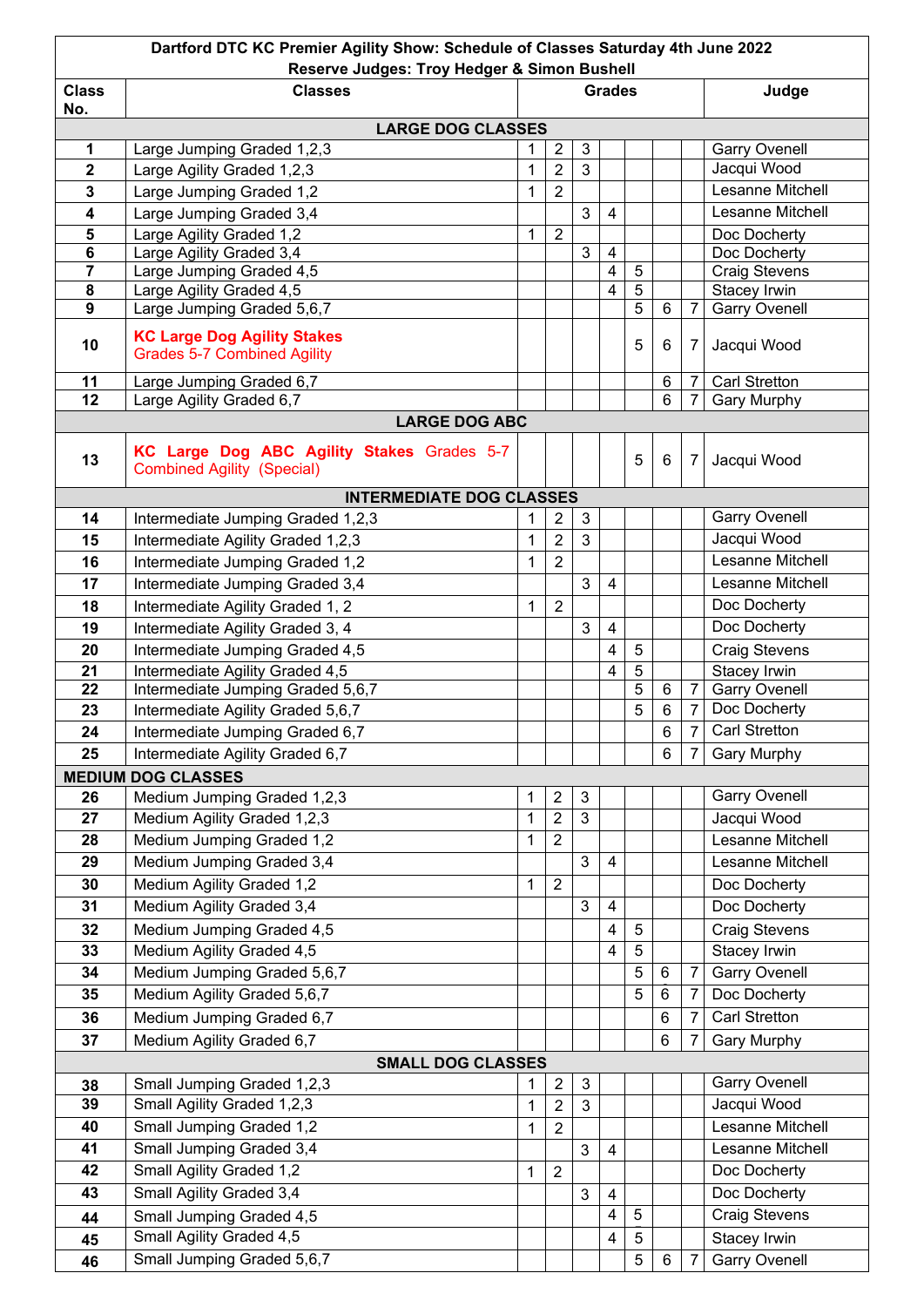| 47                                                                                                                                                                                                                                                                                                                                                                                                                                                                                                                                                 | <b>KC Small Dog Agility Stakes Grades 5-7 Combined</b><br><b>Agility</b>                                                                      |              |                |              |                | 5 | 6              | $\overline{7}$ | Jacqui Wood          |
|----------------------------------------------------------------------------------------------------------------------------------------------------------------------------------------------------------------------------------------------------------------------------------------------------------------------------------------------------------------------------------------------------------------------------------------------------------------------------------------------------------------------------------------------------|-----------------------------------------------------------------------------------------------------------------------------------------------|--------------|----------------|--------------|----------------|---|----------------|----------------|----------------------|
| 48                                                                                                                                                                                                                                                                                                                                                                                                                                                                                                                                                 | Small Jumping Graded 6-7                                                                                                                      |              |                |              |                |   | 6              | $\overline{7}$ | <b>Carl Stretton</b> |
| 49                                                                                                                                                                                                                                                                                                                                                                                                                                                                                                                                                 | Small Agility Graded 6-7                                                                                                                      |              |                |              |                |   | 6              | 7              | <b>Gary Murphy</b>   |
| THE YOUNG KENNEL CLUB (YKC) JUMPING & AGILITY DOG OF THE YEAR - ** YKC MEMBERS ONLY**                                                                                                                                                                                                                                                                                                                                                                                                                                                              |                                                                                                                                               |              |                |              |                |   |                |                |                      |
| 50                                                                                                                                                                                                                                                                                                                                                                                                                                                                                                                                                 | <b>YKC Under 18 Years Jumping L/I/M/S Combined</b><br>Grades 1-7 (Special) Qualifier See rules                                                | 1            | $\overline{2}$ | 3            | $\overline{4}$ | 5 | 6              | $\overline{7}$ | <b>Carl Stretton</b> |
| 51                                                                                                                                                                                                                                                                                                                                                                                                                                                                                                                                                 | YKC Agility Dog of the Year (ADOY) Agility L/I/M/S<br><b>Combined Grades1-7 (Special) Agility Qualifier</b><br>See rules                      | 1            | $\overline{2}$ | 3            | $\overline{4}$ | 5 | 6              | 7              | Stacey Irwin         |
| 52                                                                                                                                                                                                                                                                                                                                                                                                                                                                                                                                                 | <b>YKC Special Pairs (Qualifier)</b> See rules                                                                                                | $\mathbf{1}$ | $\overline{2}$ | 3            | $\overline{4}$ | 5 | 6              | $\overline{7}$ | Stacey Irwin         |
| ANYSIZE DOG CLASS (dogs may not be entered in any other class at this show)<br>jump height will be set at: a) 400mm b) 300mm c) 200mm                                                                                                                                                                                                                                                                                                                                                                                                              |                                                                                                                                               |              |                |              |                |   |                |                |                      |
| 53                                                                                                                                                                                                                                                                                                                                                                                                                                                                                                                                                 | Anysize Helter Skelter Combined Grades 1-7<br>(Special) Jump height will be set at: a) 400mm b)<br>300mm c) 200mm Handlers choice on the day. | 1            | $\overline{2}$ | $\mathbf{3}$ | $\overline{4}$ | 5 | $6\phantom{1}$ |                | Lesanne Mitchell     |
|                                                                                                                                                                                                                                                                                                                                                                                                                                                                                                                                                    |                                                                                                                                               |              |                |              |                |   |                |                |                      |
| Combined classes are scheduled for the grades stated with one overall set of results for the whole class. Graded<br>classes are scheduled for one or more grades with separate results and awards issued for each grade. NB:<br>Classes may be split and additional Judges maybe appointed should entries warrant. The allocation of<br>judges to classes has been estimated and it is highly likely that there will be changes. PAY ON THE DAY<br>class(es) or a Practice ring may be run if time permits. Only open to dogs entered in the show. |                                                                                                                                               |              |                |              |                |   |                |                |                      |
| <b>PRIZES</b><br>Trophies: Up to 40 entries – trophies to 1 <sup>st</sup> , up to 60 entries - trophies to 2 <sup>nd</sup> , over 60 entries trophies to 3 <sup>rd</sup><br>Rosettes: Placed rosettes to at least 10% of class entries - Unplaced clear round rosettes in all classes<br>Rosettes in qualifiers and/or sponsored classes are as per the instructions of the sponsors.                                                                                                                                                              |                                                                                                                                               |              |                |              |                |   |                |                |                      |

# **ELIGIBILITY FOR CLASSES**

In the following definitions of classes First Prizes or other prize wins are those gained in standard classes at any Kennel Club licensed Championship Agility, Premier Agility, Open Agility or Limited Agility Shows (i.e. special classes and invitational events excepted). Only a first place with a clear round completed within the course time set by the judge will count towards grade progression.

Standard classes may be scheduled for Agility Shows, as Agility classes or Jumping classes. All standard classes must contain the Weaving Poles obstacle. Standard Agility classes must contain the following elements: "A Ramp", Dog Walk and See-Saw. With this proviso classes are defined as follows:-

A maximum of four standard classes may be scheduled for any dog on an individual day of competition. Any number of special classes may be scheduled.

**Class Structure**. A Class may either be held as a Graded Class or a Combined Class. A Graded Class may be scheduled for a maximum of three consecutive Grades with separate results and awards issued for each grade. A Combined Class may be scheduled for more than one consecutive grade with one overall set of results.

Progression. Progression from each Grade will be determined by the eligibility for the class as referenced in H(1)(A)11. Results from Combined Classes will only count towards progression from the dog's current grade.

To count for progression wins must be gained in standard classes at Kennel Club Licensed Agility Shows.

Only a first place with a clear round completed within the course time set by the judge will count towards grade progression.

Competitors will be allowed to walk the course set at Small, Medium, Intermediate or Large height without their dog(s) before the class begins.

**Points Progression.** At the handler's discretion a dog may progress up to Grade 4 by winning 100 points at each grade, using the Agility Warrant points scheme (Regulation K3.c refers). A minimum of 50 points must be gained in agility (not jumping) classes in the relevant grade. If this method of progression is selected, the handler must ensure the Show Secretary signs the dog's Agility Record Book at the first show entered at the higher grade. There is no time limit on this progression, however once a dog has progressed, it cannot return to a previous grade.

Progression on points must be done prior to the closing date of entries. It is not possible to change a grade on points once the entries have closed.

#### **STANDARD CLASSES**

Only first prizes and points gained in standard classes at Kennel Club licensed Agility Shows may be used for progression through the classes. (A dog is only eligible for one grade). In defining the eligibility of the owner or handler for Grade 1, the two wins and points progression referred to in the definition apply only to one dog and not an accumulation of dogs**.** 

**Grade 1** Open to owners, handlers or dogs which have not gained a minimum of two first places at Grade 1 at Kennel Club Licensed Agility Shows, at least one of which must have been gained in an agility (not jumping) class. N.B Owners, handlers or dogs previously qualified out of Grade 1 are not eligible for this class.

Grade 2 Open to dogs which are not eligible for Grade 1 or have elected to progress on points from Grade 1 and are not eligible for Grades 3, 4, 5, 6, or 7.

**Grade 3** Open to dogs which have gained a minimum of two first places at Grade 2 at Kennel Club Licensed Agility Shows, one of which must have been gained in an agility (not jumping) class, or have elected to progress on points from Grade 2 and are not eligible for Grades 2, 4, 5, 6 or 7.

**Grade 4** Open to dogs which have gained a minimum of three first places at Grade 3 at Kennel Club Licensed Agility Shows, two of which must have been gained in agility (not jumping classes), or have elected to progress on points from Grade 3 and are not eligible for Grades 2, 3, 5, 6 or 7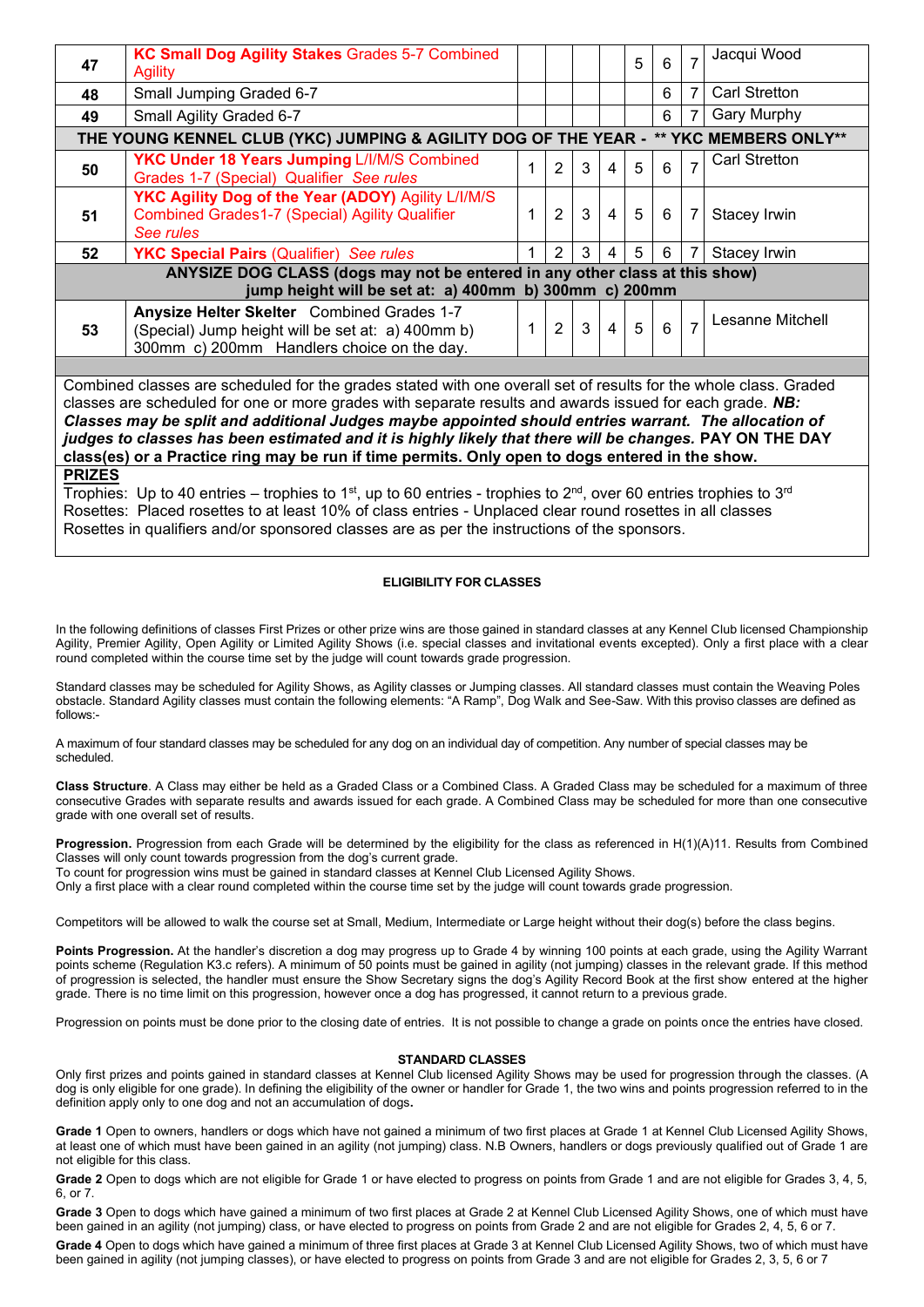Grade 5 Open to dogs which have gained a minimum of four first places at Grade 4 at Kennel Club Licensed Agility Shows, two of which must have been gained in agility (not jumping) classes, and are not eligible for Grades 2, 3, 4, 6 or 7

**Grade 6** Open to dogs which have gained a minimum of four first places at Grade 5 at Kennel Club Licensed Agility Shows, two of which must have been gained in agility (not jumping) classes, and are not eligible for Grades 2, 3, 4, 5 or 7.

**Grade 7** Open to dogs which have gained a minimum of five first places at Grade 6 at Kennel Club Licensed Agility Shows, three of which must have been gained in agility (not jumping) classes, and are not eligible for Grades 2, 3, 4, 5 or 6.

#### **SPECIAL CLASSES**

Societies may schedule classes other than those defined above as "Special classes". The eligibility for "Special" classes must be defined by the Society and included in the schedule. The word "Special" must be included in the title of the class. Where special classes are classified for older and/or inexperienced dogs, the height of the hurdles the A-ramp, and the dog walk and the length of the long jump, may be reduced below the dimensions specified in these regulations, in which case such dimensions must be included in the class definition in the show schedule.

Marking for special classes may deviate from marking for standard classes, but must be specified in the schedule. Wins, places and clear rounds in special classes will not count towards agility warrant points or grade progression at Kennel Club shows.

**ANYSIZE SPECIAL HELTER SKELTER:** Open to all sizes of dog that are not entered for any other class at this show. These classes are intended for dogs/handlers new to competition and those dogs unable to compete at their full height. Only jumps and pipe tunnels will be used and jump heights will be set at 400mm, 300mm and 200mm. Competitors may choose the height they want to compete at. The courses will be simple and flowing. **The handler may choose which height is best for their dog, regardless of their dog's size.** Please ensure you are ringside when the jumps are at the height you wish to do, they cannot be altered once changed.









# THE KENNEL CLUB AGILITY STAKES

#### **Held at The London International Horse Show**

#### **RULES 2022**

All events must be judged under the appropriate Kennel Club Regulations H & H(1) in force at the time of the event. Competitors entering any competition will be deemed to have agreed to abide by these rules. All heats must take place at Kennel Club licensed shows and the class name in the schedule should replicate exactly the name of the competition as stated in these rules. All Kennel Club supported competitions must be judged using standard marking. If the entry for the heat exceeds 360 the class must be split into two equal parts. If the entry exceeds 540 the class must be split into three equal parts. No part, if split, may be less than 150 dogs. Rosettes and awards remain unchanged if the heat is split and will be given for each part. Dogs entered in any heats must be eligible for the competition entered and judges retain the right to check the height of any dog or ask to see the height stated in the Kennel Club Record Book. The handler that qualifies a dog for the Quarter-Final / Semi-Final / Final will be the handler that competes, handler substitutions are not allowed. Dogs cannot compete in more than one competition at The Kennel Club Agility Stakes finals. If a dog qualifies for more than one Quarter-Final or Semi-Final the first successful qualification will take precedence and the dog will be withdrawn from any further Quarter/Semi-Finals and replaced by a reserve. Once a dog has qualified for The Kennel Club Agility Stakes final, or as a reserve the handler is deemed to have accepted an offer to compete at The Kennel Club Agility Stakes final, it invalidates any reserve places in any other competition. If the first invitation to compete is declined it invalidates any reserve places in any other competition. All winners of The Kennel Club Agility Stakes Grand Finals will be invited to compete in the following year's QuarterFinal or Semi-Final without qualifying through the usual procedure via heats. (These rules would be amended if any changes are made to Kennel Club Agility Regulations during the course of the competition year)

#### THE KENNEL CLUB LARGE DOG AGILITY STAKES

# **Held at The London International Horse Show**

This competition will be classified as combined Grades 5-7 and judged under the Kennel Club Regulations for standard classes. Competitors may enter more than one dog in a heat. Competitors may qualify more than one dog for the Quarter-Finals. However, only the competitor's highest placed dog at the Quarter-Finals will qualify for the Semi-Final. Once a dog has qualified for the Quarter-Final, further heats may be entered for competition although any placings in these further heats will not affect the dog's eligibility for the Quarter-Finals/Semi-Finals. The first 5 previously unqualified placed dogs from each heat will go forward to the Quarter-Finals. If the heat is split then three dogs will be taken from each part. The first 20 dogs from this Quarter-Final will qualify for the Semi-Final held at The London International Horse Show. The 20 dogs who qualify for The Kennel Club Large Dog Agility Stakes will compete in the Semi-Final held at The London International Horse Show. The top 10 highest placed dogs in the Semi-Final will qualify for the evening Grand Final held at The London International Horse Show (subject to the above). Those dogs eligible to compete in competition for Large dogs are those measuring over 500mm at the withers.

# **THE KENNEL CLUB SMALL DOG AGILITY STAKES**

# **Held at The London International Horse Show**

The completion will be classified as Small Dog combined Grades 5-7 and judged under the Kennel Club Regulations for standard Classes. Competitors may enter more than one dog in a heat. Competitors may qualify more than one dog for the Semi-Final, however only the competitor's highest placed dog at the Semi-Final will qualify for the The Kennel Club Agility Stakes Grand Final. Once a dog has qualified for the Semi-Final/Final, further heats may be entered for competition although any placings in these further heats will not affect the dog's eligibility for the Semi-Final/Finals. Those dogs eligible to compete in competition for Small Dog Agility are those measuring over 350mm at the withers. The first three previously unqualified placed dogs from each heat will go forward to the Semi-Final. The first 10 dogs from this Semi-Final will qualify for the Final held at The London International Horse Show (subject to above).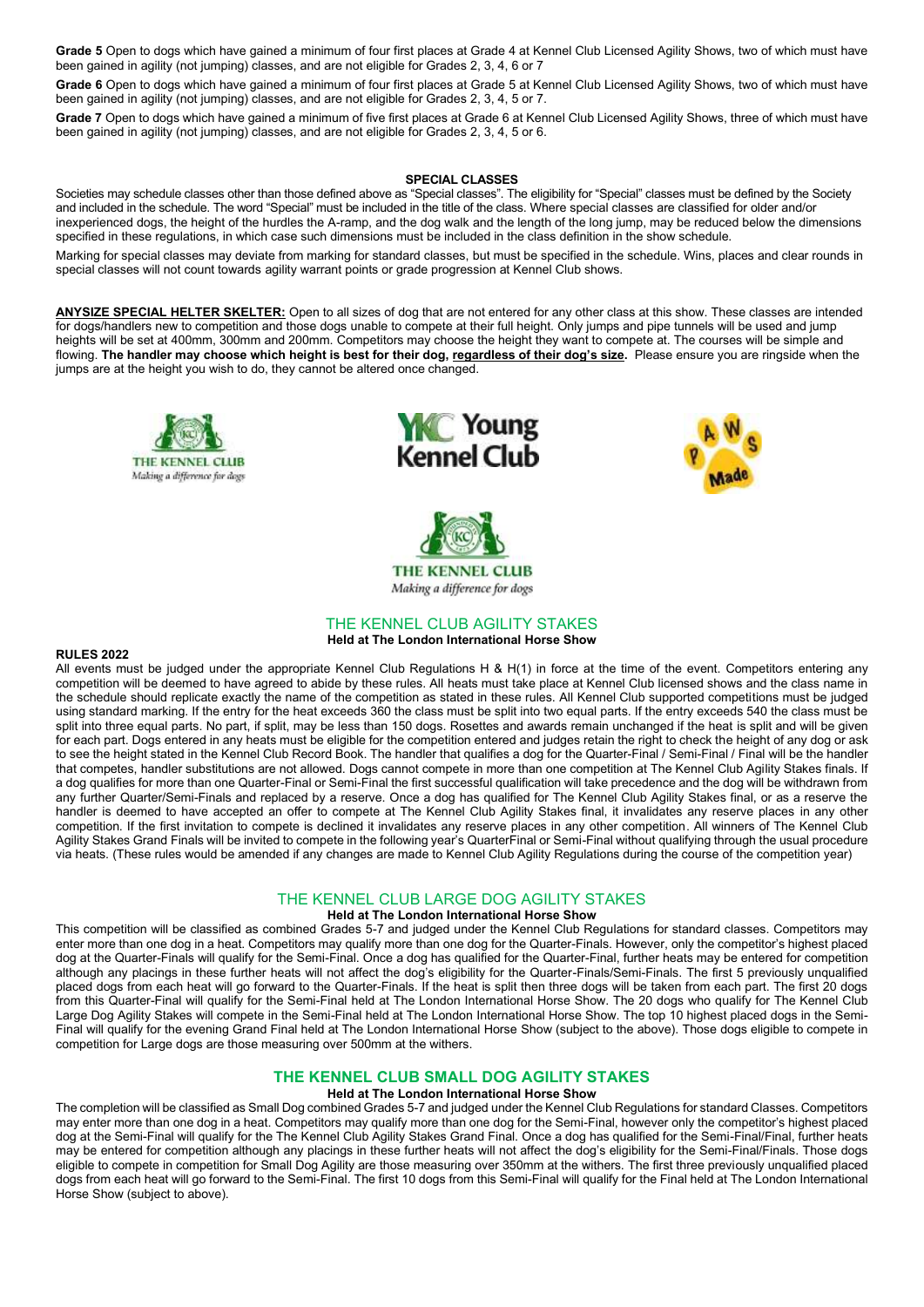# **KENNEL CLUB LARGE DOG ABC AGILITY STAKES**

**Held at The London International Horse Show**

This competition will be classified as combined Grades 5-7 and judged under the Kennel Club Regulations for standard classes. This competition is a special agility competition open to all dogs excluding Border Collies, Working Sheepdogs and any of their crosses. Any concerns should be recorded in the Incident Book and reported to the Kennel Club. Those dogs eligible to compete in competition for Large dogs are those measuring over 500mm at the withers. Competitors may enter more than one dog in a heat. Competitors may qualify more than one dog for the Semi-Final, however only the competitor's highest placed dog at the Semi-Final will qualify for the Grand Final. Once a dog has qualified for the Semi-Final/Final, further heats may be entered for competition although any placings in these further heats will not affect the dog's eligibility for the Semi-Final/Final. The first three previously unqualified placed dogs from each heat will go forward to the Semi-Final. The first 10 dogs from this Semi-Final will qualify for the Final held at The London International Horse Show (subject to the above). A maximum of two representatives of any one breed may be invited to the Final from the Semi-Final. This decision will be at the organiser's discretion.



# THE KENNEL CLUB DOG AGILITY QUALIFYING EVENT

Information about this event can be found on The Kennel Club's website https://www.thekennelclub.org.uk/TheKennelClubAgilityStakes Please note there will be a charge per competition at the quarter/semi-final. THE KENNEL CLUB AGILITY COMPETITIONS HEAT AWARDS THE KENNEL CLUB LARGE DOG AGILITY STAKES Rosettes 1st to 6th place. THE KENNEL CLUB AGILITY STAKES FINALS Held at The London International Horse Show - Dates TBC



# **YKC Under 18 Years Jumping Crufts 2023 (U18J)**

The competition is open to all YKC members only, aged 6 years and up to, but not including 18th birthday handling any Kennel Club registered dog. There are eight classes divided by age of member and size of dog as listed below:

- 06-11 Years with large/intermediate/medium/small dogs
- 12-17 Years with large/intermediate/medium/small dogs

Please enter the class age category you will be on the day of the qualifier.

•The YKC method for Crufts qualification is a points based system as follows:

 $1<sup>st</sup>$  Place = 30 points /  $2<sup>nd</sup>$  Place = 15 points /  $3<sup>rd</sup>$  Place = 10 points

Points are gained per handler/dog combination. If the same handler gains points with another dog in U18J - these points will be separate. 30 or more points during the year in U18J competitions guarantees qualification to the U18J final at next year's Crufts. •Please note: you may only compete with one dog in the Crufts U18J Final. Should you manage to qualify more than one dog, you must choose one, the other qualified dogs may be used as a reserve should your first choice be unavailable.

•Members must ensure that their fees to the Young Kennel Club (YKC) are up to date and fully paid in order to enter any Young Kennel Club class.

•These schedule rules must be read in conjunction with the most up to date YKC Agility Rules found on the YKC website [\(www.ykc.org.uk\)](http://www.ykc.org.uk/).

# **YKC Agility Dog of the Year Crufts 2023 (ADOY)**

The competition is open to YKC members only, aged 6 years and up to, but not including 18th birthday handling any Kennel Club registered dog. There are eight classes divided by age of member and size of dog as listed below:

• 06-11 Years with large/intermediate/medium/small dogs

• 12-17 Years with large/intermediate/medium/small dogs

Please enter the class age category you will be on the day of the qualifier.

•The YKC method for Crufts qualification is a points based system as follows:

 $1<sup>st</sup>$  Place = 30 points /  $2<sup>nd</sup>$  Place = 15 points /  $3<sup>rd</sup>$  Place = 10 points

Points are gained per handler/dog combination. If the same handler gains points with another dog in ADOY- these points will be separate. 30 or more points during the year in ADOY competitions guarantees qualification to the ADOY semi-final at next year's Crufts.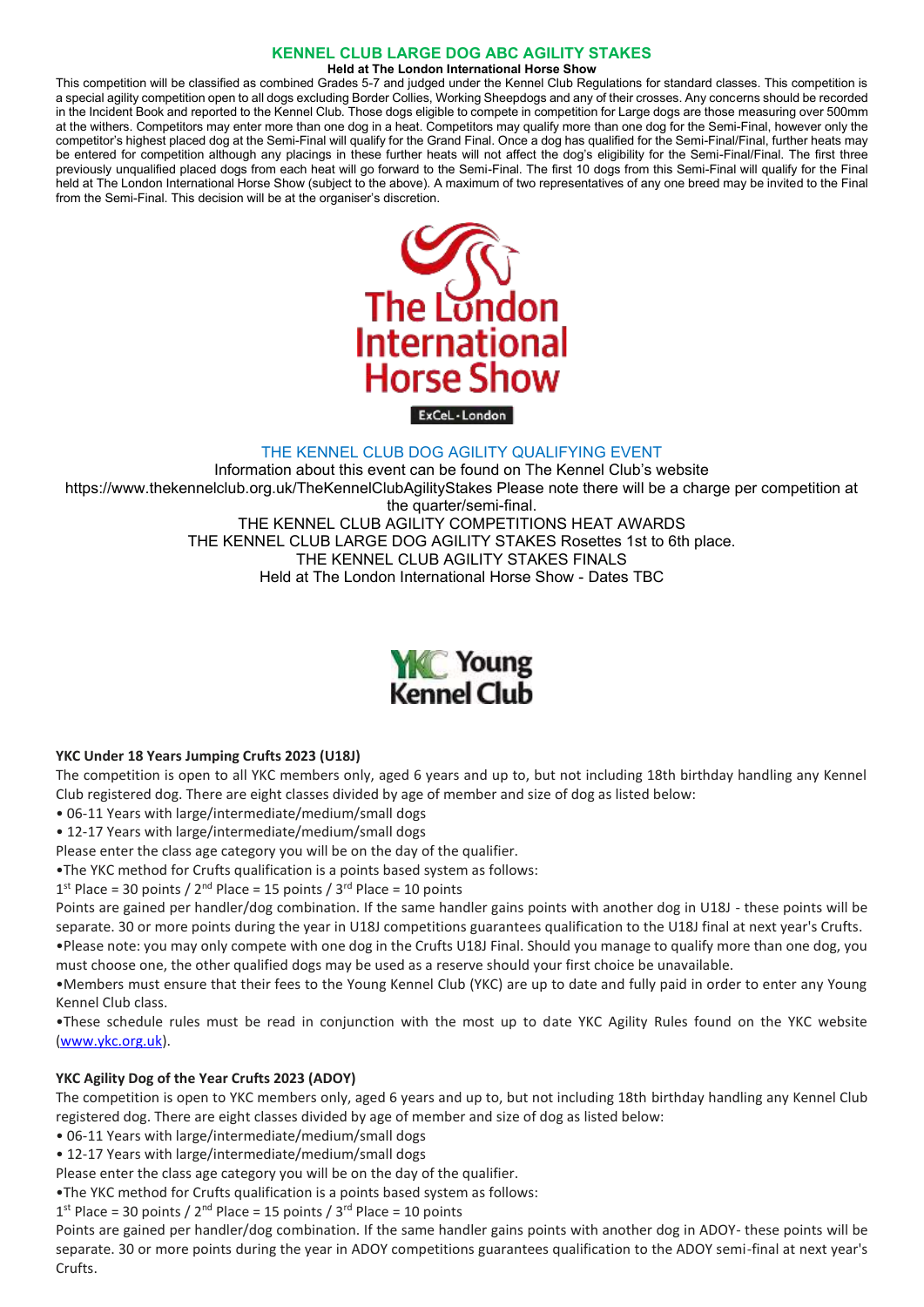•Please note: you may only compete with one dog in the Crufts ADOY Semi Final. Should you manage to qualify more than one dog, you must choose one, the other qualified dogs may be used as a reserve should your first choice be unavailable.

•Members must ensure that their fees to the Young Kennel Club (YKC) are up to date and fully paid in order to enter any Young Kennel Club class.

•These schedule rules must be read in conjunction with the most up to date YKC Agility Rules found on the YKC website [\(www.ykc.org.uk\)](http://www.ykc.org.uk/).

# **YKC Pairs Qualifier for Crufts 2023**

The competition is open to YKC members only, aged between 6 and 24 years.

There are 12 classes divided by age of member and size of dog as listed below:

- 06-11 years with large/intermediate/medium/small dogs
- 12-17 years with large/intermediate/medium/small dogs
- 18-24 years with large/intermediate/medium/small dogs

•When entering a pair, you should use the age of the oldest member to determine which category to use. At each qualifier, a handler may only enter 1 age category per dog height, if the handler wishes to enter the same height pairs competition with multiple pairs, all subsequent entries must be for the same age range.

*e.g. Jim is 9 and has a large dog, he partners with Bob who is 12 also with a large dog. They will enter the "Large 12-17 YKC Pairs" competition. If Jim wants to enter another dog into the "YKC large dog pairs" this qualifier, he must do so with someone who is in the 12-17 age range (which can be Bob again providing they are both using different large dogs).*

•As COVID is ongoing, the baton change remains removed from qualifiers in 2022 and Crufts 2023.

•Please note: you may only compete with one dog per height in the Crufts YKC pairs final.

•Pairs must use the same size dog for both members. Once a qualifier has been entered, members may not switch dogs or handlers. The pair who are placed first in each category will qualify for Crufts 2023. (12 qualification spots per qualifier.)

•Both members must ensure that their fees to the Young Kennel Club (YKC) are up to date and fully paid in order to enter any Young Kennel Club class.

•These schedule rules must be read in conjunction with the most up to date YKC Agility Rules found on the YKC website [\(www.ykc.org.uk\)](http://www.ykc.org.uk/).

# **DOGS IN VEHICLES ON HOT DAYS – SHOW SCHEDULE NOTICE**

Your dog is vulnerable & at risk during hot weather & the Kennel Club offers the following guidance to help guide you through the do's & don'ts travelling to & whilst at KC licensed events.

When travelling to a show please take a moment to consider whether the route to the show is a busy holiday route, & leave earlier to avoid increased time in traffic jams.

If your vehicle is not air conditioned seriously consider whether travelling to the show is a good idea at all.

The vehicle should be as fully ventilated as possible, & plenty of stops should be taken, with lots of water available to drink.

Ensure your dog is not sitting in full sunlight. There should be plenty of free flowing air around the dog.

When at the show, never leave your dog in the vehicle.

Keep the dog in the shade – take your own shade for example a large umbrella & always have plenty of water available to drink so your dog stays well hydrated.

Avoid your dog taking part in unnecessary exertion or from standing in exposed sunlight for extended lengths of time.

Remember, if you feel hot your dog is very likely to feel much hotter & dehydrated, and this could lead to dire results. Please look after your dog's welfare.

**CHILDREN** under the age of 11 are the responsibility of and must be accompanied at all times by a parent or guardian including when competing.

# **CAMPING – To be entered Via Dartford DTC**

- Camping will be limited
- Available for a fixed fee of £36.00 for the weekend Thursday, Friday & Saturday
- Additional Sunday night camping Sunday £10.00
- Only campers who have paid in advance will be allowed in the camping area
- Campers will be booked in on arrival
- No camping units allowed on the showground before 12noon on Thursday  $2<sup>nd</sup>$  June 2022
- Please arrive on Thursday  $2<sup>nd</sup>$  June 2022 before 9pm to book in the gate may be closed after 9pm
- We request that you leave the site by 8:00pm on Sunday 5th June 2022
- Please park within the marked out camping space
- Training equipment is not allowed in the camping areas
- The joining of gardens is prohibited
- No dogs to be left loose in gardens, or tethered to vehicles, whilst unattended
- All camping units are required to have a bucket of water at the front of the unit at all times
- Toilets and emptying point and fire extinguishers will be supplied
- GENERATORS: Not to be used before 8am or after 8pm. (CATERERS TRADERS are exempt from this rule)

**HELPERS REQUIRED:** As the organising body of this show is very small, we will be looking for help in running rings at this show. If you can offer your services for all or part days, then please indicate your preference when booking online. Lunch will be provided for those that help half/all day. A gift for your dog and preferential parking.

**MEASURING:** There will be measuring on Friday 3rd June at Upanovatigers further details can be found on our facebook page <https://www.facebook.com/groups/1557093667921654/?ref=share>(Dartford DTC KC Premier & Upanova Tigers KC Listed Agility Show

**VET ON CALL:** WYLIE & PARTNERS, 196 HALL LANE, UPMINSTER, ESSEX, RM14 1TD: Tel: 01708 251200 / 01708 223237 Directions can be obtained at the Secretaries tent.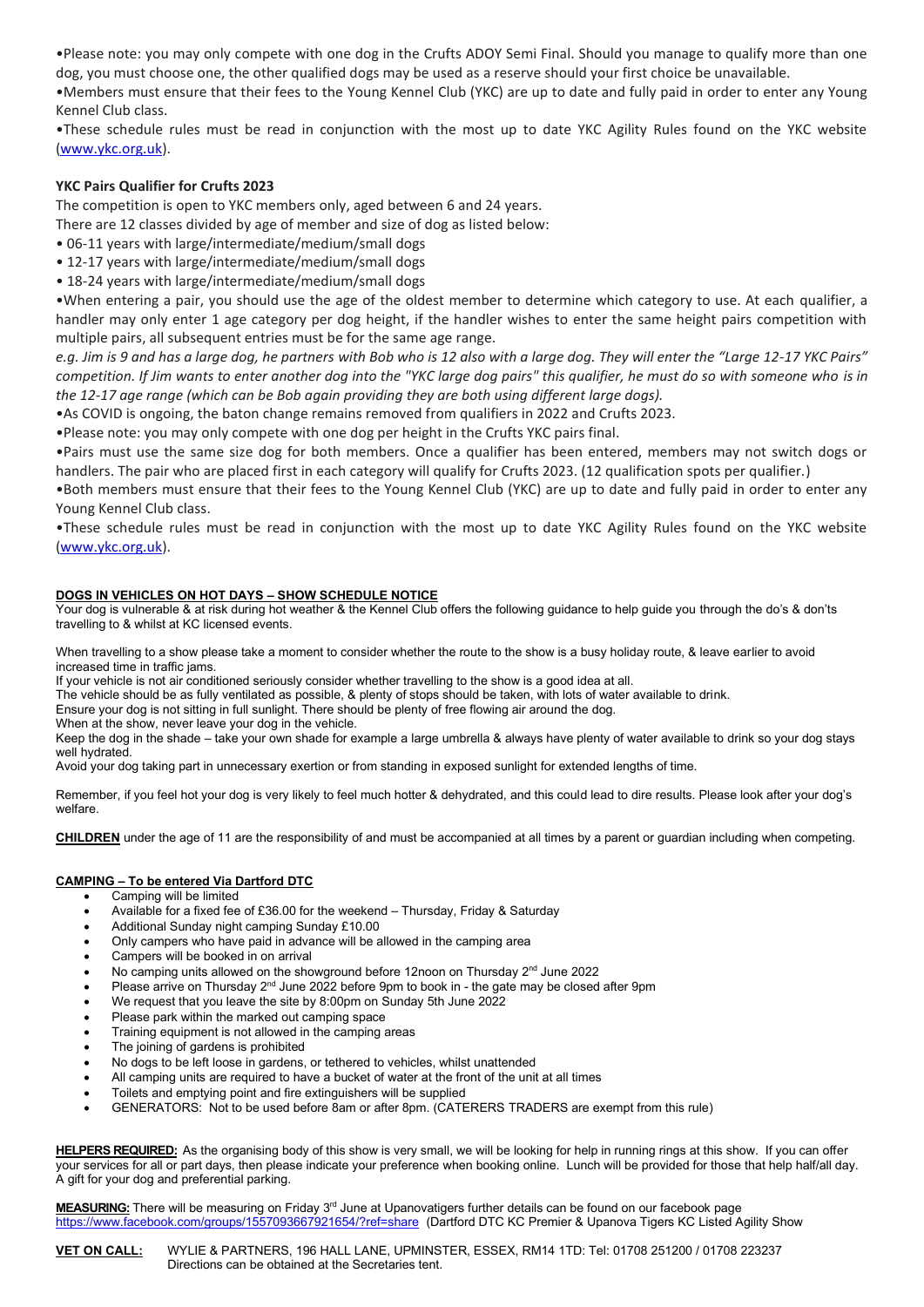**DAY PARKING:** Use the main entrance and park where officials direct you.

**REFRESHMENTS:** Available all day by Smiffys. No licensed bar facilities will be available, so bring your own!

**THANK YOU:** We extend our heartfelt thanks to Clubs, Judges and other individuals who have kindly given up their valuable time to ensure that our show is a success.

**OUR SPONSORS:** Special thanks to our sponsors The Kennel Club, YKC & PawsTrading PAWSMADE

**OUR Equipment SUPPLIERS and Trade Stands:** JDA Agility Equipment – K9 Time – PA ACE - Agility Shows Online - **All of our Trade Stands**

#### **YOU ARE RESPONSIBLE FOR CLEARING UP AFTER YOUR DOG: Suitable arrangements will be made for disposal. PLEASE NOTE THE SPEED LIMIT IS 5MPH ON THE SHOWGROUND. PLEASE LEAVE THE VENUE TIDY GOOD LUCK!**



*In case of cancellation of the show within seven days of the show date, notification will be sent to the relevant web sites and posted on applicable facebook groups where possible. It will be the competitor's responsibility to check with these services if continuation of the show is in doubt.*

# **RULES AND REGULATIONS**

1.Dogs entered at Kennel Club licensed Agility Shows must be registered at the Kennel Club in accordance with Kennel Club Regulations for Classification and Registration B, or else registration or transfer of registration must have been applied for. The registration number/ authority to compete (ATC) number will be required for each entry.

2.All dogs registered and resident outside the UK must be issued with a Kennel Club Authority to Compete (ATC) number before entry to the show/event can be made. All overseas entries without a Kennel Club Registration number or an Authority to Compete number will be returned to the exhibitor/competitor.

3.Entry fees are £4.25 per dog per class non-members £2.25 per dog per class for working members. Pairs £8.50 per pair non-members, £4.50 per pair members. No refunds will be given after the closing date under any circumstances. Camping £36.00 for Thursday, Friday and Saturday Night per unit additional £10.00 Sunday night .

4.Prizes – no monetary prizes are on offer. Awards for each class are listed in the awards section of the schedule.

5.Internet Entries may be made vi[a www.agilityshows.online](http://www.agilityshows.online/) 6.The Committee reserves to itself the right to refuse entries.

7.Only dogs of 18 calendar months of age and over on the day of competition are eligible for competition at Kennel Club licensed Agility Shows.

8. A dog must not compete more than once in a class, including special classes.

9.Not For Competition entries will be accepted for dogs aged four calendar months and over. Dogs must be Kennel Club registered with their details recorded on [https://agilityshows.online](https://agilityshows.online/)

10.No bitch in season is allowed to compete.

11.The mating of bitches within the precincts of the competition is forbidden.

12.No person shall carry out punitive correction or harsh handling of a dog at any time within the boundaries of the Show.

13.Dogs must not wear any type of slip, half-slip collar or lead when under test. A single flat, close fitting, leather or webbing collar is permitted, providing the only attachment is a plain identification panel as an integral part of the collar ie. not attached by a ring.

14.Should a judge be unable to fulfil the appointment to judge the Committee reserves the right to appoint another judge.

15. No competitor shall impugn the decision of the judge or judges.

16. Sponsors for the show The Kennel Club, YKC, PawsTrading PAWSMADE

17. Rules for the Kennel Club qualifiers the Society has been approved to host can be found within the schedule

18. Kennel Club standard marking regulations apply for all standard classes. 19. Anysize Special Helter Skelter jump heights will be set at a) 400mm, b) 300mm c) 200mm : competitor's choice which height is best for their dogs regardless

of dogs height.

20.The height limit for dogs.

a. Large Dog classes - For dogs measuring over 500mm at the withers

- b. Intermediate Dog classes For dogs measuring over 430mm and measuring 500mm or under at the withers
- c. Medium Dog classes For dogs measuring over 350mm and measuring 430mm or under at the withers
- d. Small Dog classes For dogs measuring 350mm or under at the withers

21.Judges at an Agility Show may not enter for competition a dog which is recorded in their ownership or part ownership; or handle a dog at the Show at which they are judging. Dogs may be disqualified if proved to have been handled in the class by the scheduled judge's spouse or immediate family, or resident at the same address as the scheduled judge.

22. Removal of dogs from Competition:

Following discussion between the show management and/or a veterinary surgeon, a dog shall be prevented from competing and/or removed from the Show if it is:-1. A bitch which is in season.<br>2. Suffering from any infection

- 
- 2. Suffering from any infectious diseases or contagious disease. Interfering with the safety or chance of winning of an opponent.
- 4. Of such temperament or is so much out of control as to be a danger to the safety of any person or other animal.
- 5. Likely to cause suffering to the dog if it continues competing.
- The circumstances of such a removal shall be recorded in the competition/show Incident Book and submitted to the Kennel Club.

23.Dog Agility is a competitive and physically strenuous activity. It is the responsibility of the owner/handler to ensure their dog is 'fit for function' and that they themselves are fit to take part. By accepting the Declaration you confirm that to the best of your knowledge your dog is fit and able to take part in Agility classes on the day of the show.

24.In estimating the number of awards won, all wins up to and including 25 days before the start of the competition, 10th May 2022*,* shall

counted when entering for any class. For these purposes a competition shall be defined as all classes covered within the same schedule. In the event that a dog becomes eligible for the next grade at a particular show, after the entry for that show has been sent, it is the competitor's responsibility to notify the show secretary at least 14 days before the date of the show. The dog will then be moved into the appropriate class(es) for the next grade. The dog must be moved into the corresponding number of classes as were entered at the lower grade. If there are fewer or no classes available for the next grade the competitor will be offered a refund of the relevant entry fees. Grade changes should be notified to [kate@agilityshows.online](mailto:kate@agilityshows.online) by 21<sup>st</sup> May 2022. 25.Should circumstances so dictate the Society, in consultation with the Judges, may alter arrangements as necessary. Such changes and the circumstances surrounding them will be reported to the Kennel Club.

26.In the event that the show is cancelled due to unforeseen circumstances, the society will refund fees, less reasonably incurred expenses. If the show processor has the provisions to do so, competitors will be refunded in the manner in which they had entered the show, but in any event the society will refund fees within 3 months of the show date to all those who had entered and requested a refund within 1 month of the show date.

27.Except for mobility aids, nothing shall be carried in the hand or while the dog is under test and food shall not be given to a dog whilst in the ring.

Competitors are prohibited from wearing bags or leads whilst under test.

28.Should the judge deem a re-run is required, any result and/or faults gained in the previous run must be discounted.

29. Entry is online only with https://agilityshows.online

30. Please put your car camping passes into your windscreen to access the show

31. Competition of Dogs Suffering from Contagious or Infectious Disease – No dogs suffering from infectious or contagious disease or having been exposed to such disease during the period of 21 days prior to the Competition may compete. Competitors infringing the Regulation will be liable to be fined and/or dealt with under Kennel Club Rule A11.

32. It is the competitor's responsibility to be available for their class and running order. Competitors must run as close to their running order as possible.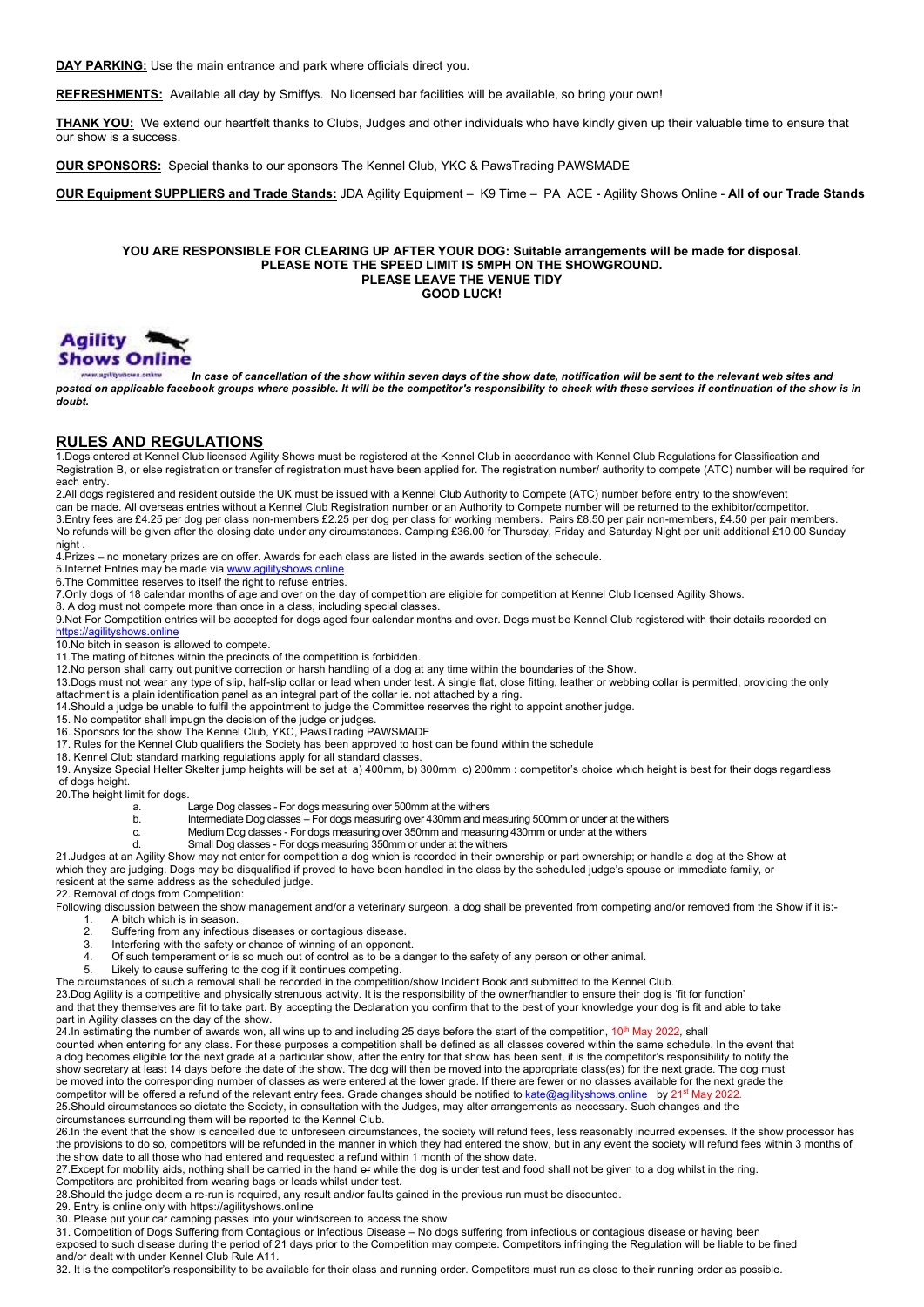Failure to do so may be reported to the Kennel Club.

33. Animals in Event No animal other than one officially entered shall be brought into the precincts of the event during its continuance, except any dogs registered to assist the disabled, or dogs required for educational or instructional purposes or by permission of the Board.

However, at the discretion of the show society, a dog brought to the show by a spectator may be admitted into the precincts of the dog show, with the proviso that those in charge of the dog sign a declaration confirming the dog is free from disease and that the dog will be kept under proper control at all times.

34. A pay on the day class will be held if time permits.

35. A practice ring may be available to dogs entered for competition at the show, if space allows. This ring must be supervised by a responsible adult with agility knowledge.

36. Welfare of Dogs An exhibitor (or competitor) whose dog is entered at a Kennel Club licensed event should take all reasonable steps to ensure the needs of their dog(s) are met, and should not knowingly put their dogs' health and welfare at risk by any action, default, omission or otherwise. A breach of this Regulation may be referred to the Board for disciplinary action under Kennel Club Rules and Regulations. The use of pinch collars, electronic shock collars, or prong collars, is not permitted at any Agility show licensed by the Kennel Club. This shall apply at the venue and within the precincts of the show.

37. Please be reminded of the Kennel Clubs Agility Code of Conduct

38. It is the competitor's responsibility to be available for their class and running order.

39. Classes may be split if entries warrant. In the event of a class being split, it is the competitor's responsibility to work a dog in the correct part. Failure to do so will result in disqualification

40. Handlers working more than one dog in a class must ensure that the dogs compete in the sequence in which they are drawn. Failure to do so may result in elimination.

41. All competitors who enter any special classes agree to the rules as defined in the schedule by the committee

42. No refunds due to incorrect entries, or requests for special running orders, will be entertained

43. Dogs will not be received for competition after the class has been declared closed

44. Rosettes and Trophies can only be collected on the day of the show and will NOT be forwarded

45. Competitors must follow the stewards' instructions with regard to parking, camping and conduct within the show boundaries

46. Goods may NOT be sold within the precincts of the show without prior permission of the committee

47. All dogs are entered at the show at the owner's risk and, whilst every care will be taken, the committee will not accept responsibility for loss, damage or injury, however caused, to dogs, persons or property at the show

48. Please clean up after your dog and place in bins provided. Anyone knowingly not doing so may be asked to leave the venue and will forfeit any remaining class entries.

49. The show organisers or their authorised agents may make results from this show publically available and share results with third parties for the same purpose. 50. Children under the age of 11 are the responsibility of and must be accompanied at all times by a parent or guardian including when competing.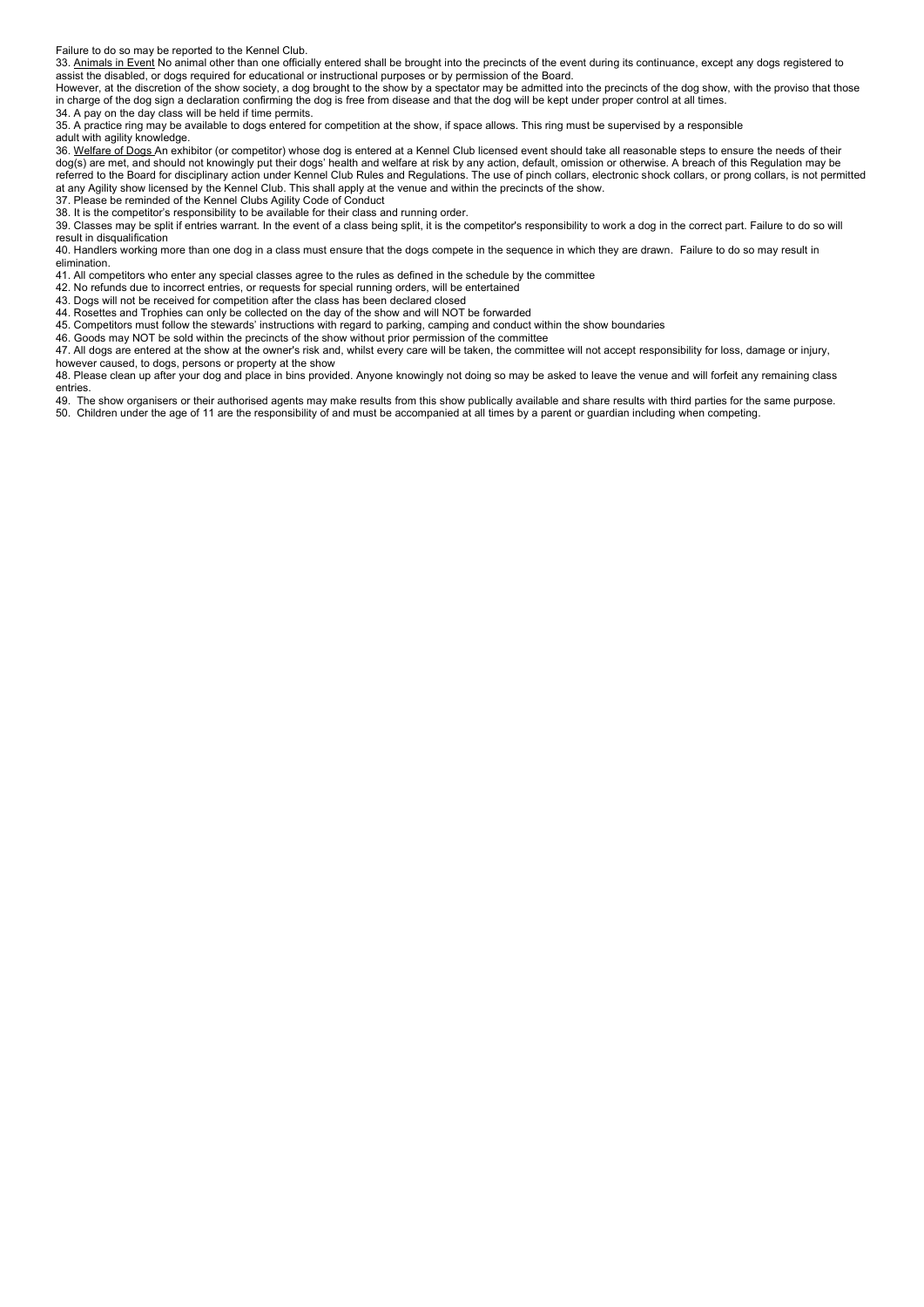# **UpanovaTigers KC Listed Status Agility Club**

Schedule of KC Open Agility Show **Upanova** (Held under Kennel Club Rules & Regulations H & H (1))<br>And Licensed by The Kennel Club Limited **And Licensed by The Kennel Club Limited**



# **Sunday 5th June 2022**

**at**

**Orsett Show Ground, Rectory Road, Orsett, Essex, RM16 3EU. (Sat Nav RM16 3JU) (held in conjunction with UPANOVATIGERS Friday 3<sup>rd</sup> June 2022 Dartford DTC – Saturday 4th June)**

**SHOW OPENS: 7.30am BRIEFING: 8.15am JUDGING: 8.30am**

**Entries Close: 3 rd May 2022**

**Limited Camping for the weekend £36.00 for 3 nights per unit Sunday Night £10.00 Fees: Single Entries £4.25 - Helping Members Single Entries £2.25 Pairs Entries £8.50 – Helping Members Pairs Entries £4.50**

**If a competitor, or anyone in their household, has Covid-19 related symptoms or has tested positive for Covid-19 they must isolate in line with Government advice The competitor must not attend the event**

**Online entries only:** Enter online at: [www.agilityshows.online](http://www.agilityshows.online/)

**Grade changes &** Email: [kate@agilityshows.online](mailto:kate@agilityshows.online) (please inform of grade changes as soon as possible)

**Internet Entries only via Agility Shows Online: www.agilityshows.online**



**JDA Equipment - (Rubber Contacts) – PA: ACE Timing (K9 Time) Catering Smiffys** 



**Show Co-ordinator and Covid Safety Officer & Louise Bray Tel: 07703 756091 Show Queries: Email preferred: [louise@louandi.com](mailto:louise@louandi.com)**

**Show Secretary: Mrs Anne Challis Email: [anne@louandi.com](mailto:anne@louandi.com) Tel: 07850 639038 Show/Competition Manager: Mrs Carole Harrison**

Facebook: <https://www.facebook.com/groups/1557093667921654/?ref=share>(Dartford DTC KC Premier & Upanova Tigers KC Open Agility Show

**The Officers and Committee members of the society / or the licensee holding the licence are deemed responsible for organising and conducting the show safely and in accordance with the Rules and Regulations of the Kennel Club and agree to abide by and adopt any decision of the Board or any authority to whom the Board may delegate its powers subject to the conditions of Regulation H31. In so doing those appointed as officers and committee members, or the licensee, accept that they are jointly and severally responsible for the organisation of the show and that this is a binding undertaking**

**Vet on Call: WYLIE & PARTNERS, 196 HALL LANE, UPMINSTER, ESSEX, RM14 1TD Tel: 01708 251200 / 01708 223237**







# **DIRECTIONS**

Leave the M25 at J30-31 (Southbound) or J30 (Northbound). Follow the A13 towards Southend / Tilbury. After 5 miles leave the A13 at junction signed A128 to Brentwood. At roundabout take 5th exit signposted A1013 Grays/Blackshots Leisure Centre. Follow road for 400 yards take 1st turning on right into Rectory Rd (signposted Orsett Hospital) pass over A13 and the entrance to the showground is on the right hand side. \*\*\*\*\* Travelling to the show by car and using SATNAV the Showground post code is RM16 3JU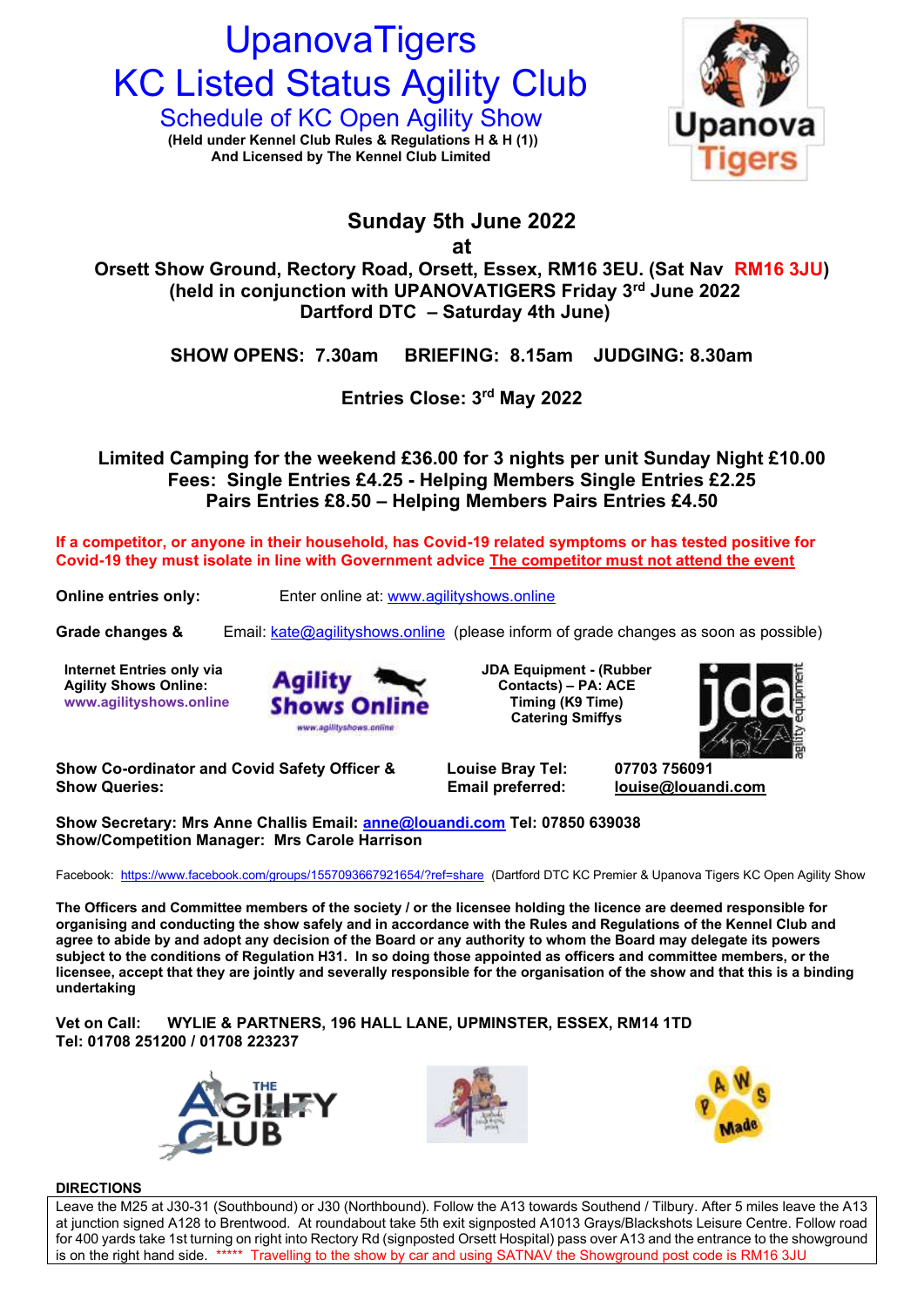| UpanovaTigers KC Open Agility Show: Schedule of Classes Sunday 5th June 2022<br><b>Reserve Judges Demi Wright and Simon Bushell</b> |                                                                          |   |                  |   |   |       |   |                |                       |
|-------------------------------------------------------------------------------------------------------------------------------------|--------------------------------------------------------------------------|---|------------------|---|---|-------|---|----------------|-----------------------|
| <b>CI</b><br>No.                                                                                                                    | <b>Classes</b>                                                           |   | Grades           |   |   | Judge |   |                |                       |
|                                                                                                                                     | <b>LARGE DOG CLASSES</b>                                                 |   |                  |   |   |       |   |                |                       |
| 1                                                                                                                                   | Large Agility Combined Grades 1-2 Agility Club Starters Qualifier        | 1 | $\mathbf{2}$     |   |   |       |   |                | Julie Barry           |
| $\mathbf{2}$                                                                                                                        | Large Jumping Graded 1,2,3                                               | 1 | $\mathbf{2}$     | 3 |   |       |   |                | <b>Michele Curtis</b> |
| 3                                                                                                                                   | Large Agility Graded 1, 2                                                | 1 | $\mathbf{2}$     |   |   |       |   |                | Jonathan Adams        |
| 4                                                                                                                                   | Large Agility Graded 3,4                                                 |   |                  | 3 | 4 |       |   |                | Jonathan Adams        |
| 5                                                                                                                                   | Large Jumping Graded 1,2 In memory of Jayne Bray                         | 1 | $\mathbf{2}$     |   |   |       |   |                | Jan Linch             |
| 6                                                                                                                                   | Large Jumping Graded 3,4                                                 |   |                  | 3 | 4 |       |   |                | Jan Linch             |
| $\overline{7}$                                                                                                                      | Large Agility Graded 3,4,5                                               |   |                  | 3 | 4 | 5     |   |                | Mike Jackson          |
| 8                                                                                                                                   | Large Jumping Graded 4,5                                                 |   |                  |   | 4 | 5     |   |                | <b>Melanie Wright</b> |
| 9                                                                                                                                   | Large Agility Graded 5,6,7                                               |   |                  |   |   | 5     | 6 | $\overline{7}$ | Doc Docherty          |
| 10                                                                                                                                  | Large Jumping Graded 5,6,7                                               |   |                  |   |   | 5     | 6 | $\overline{7}$ | <b>Rob Davies</b>     |
| 11                                                                                                                                  | Large Agility Graded 6,7                                                 |   |                  |   |   |       | 6 | $\overline{7}$ | Julie Barry           |
| 12                                                                                                                                  | Large Jumping Graded 6,7                                                 |   |                  |   |   |       | 6 | $\overline{7}$ | <b>Melanie Wright</b> |
|                                                                                                                                     | <b>INTERMEDIATE DOG CLASSES</b>                                          |   |                  |   |   |       |   |                |                       |
| 13                                                                                                                                  | Intermediate Agility Combined Grades 1-2 Agility Club Starters Qualifier | 1 | $\mathbf{2}$     |   |   |       |   |                | <b>Julie Barry</b>    |
| 14                                                                                                                                  | Intermediate Jumping Graded 1,2,3                                        | 1 | $\mathbf{2}$     | 3 |   |       |   |                | Michele Curtis        |
| 15                                                                                                                                  | Intermediate Agility Graded 1,2                                          | 1 | $\mathbf{2}$     |   |   |       |   |                | Jonathan Adams        |
| 16                                                                                                                                  | Intermediate Agility Graded 3,4                                          |   |                  | 3 | 4 |       |   |                | Jonathan Adams        |
| 17                                                                                                                                  | Intermediate Jumping Graded 1,2 In memory of Jayne Bray                  | 1 | $\mathbf{2}$     |   |   |       |   |                | Jan Linch             |
| 18                                                                                                                                  | Intermediate Jumping Graded 3,4                                          |   |                  | 3 | 4 |       |   |                | Jan Linch             |
| 19                                                                                                                                  | Intermediate Agility Graded 3,4,5                                        |   |                  | 3 | 4 | 5     |   |                | Mike Jackson          |
| 20                                                                                                                                  | Intermediate Jumping Graded 4,5                                          |   |                  |   | 4 | 5     |   |                | Melanie Wright        |
| 21                                                                                                                                  | Intermediate Jumping Graded 5,6,7                                        |   |                  |   |   | 5     | 6 | $\overline{7}$ | Rob Davies            |
| 22                                                                                                                                  | Intermediate Agility Graded 5,6,7                                        |   |                  |   |   | 5     | 6 | $\overline{7}$ | Doc Docherty          |
| 23                                                                                                                                  | Intermediate Jumping Graded 6,7                                          |   |                  |   |   |       | 6 | $\overline{7}$ | <b>Melanie Wright</b> |
| 24                                                                                                                                  | Intermediate Agility Graded 6,7                                          |   |                  |   |   |       | 6 | $\overline{7}$ | <b>Julie Barry</b>    |
|                                                                                                                                     | <b>MEDIUM DOG CLASSES</b>                                                |   |                  |   |   |       |   |                |                       |
| 25                                                                                                                                  | Medium Agility Combined Grades 1-2 Agility Club Starters Qualifier       | 1 | $\boldsymbol{2}$ |   |   |       |   |                | Julie Barry           |
| 26                                                                                                                                  | Medium Jumping Graded 1,2,3                                              | 1 | $\mathbf{2}$     | 3 |   |       |   |                | Michele Curtis        |
| 27                                                                                                                                  | Medium Agility Graded 1,2                                                | 1 | $\mathbf{2}$     |   |   |       |   |                | Jonathan Adams        |
| 28                                                                                                                                  | Medium Agility Graded 3,4                                                |   |                  | 3 | 4 |       |   |                | Jonathan Adams        |
| 29                                                                                                                                  | Medium Jumping Graded 1,2 In memory of Jayne Bray                        | 1 | $\mathbf{2}$     |   |   |       |   |                | Jan Linch             |
| 30                                                                                                                                  | Medium Jumping Graded 3,4                                                |   |                  | 3 | 4 |       |   |                | Jan Linch             |
| 31                                                                                                                                  | Medium Agility Graded 3,4,5                                              |   |                  | 3 | 4 | 5     |   |                | Mike Jackson          |
| 32                                                                                                                                  | Medium Jumping Graded 4,5                                                |   |                  |   | 4 | 5     |   |                | Melanie Wright        |
| 33                                                                                                                                  | Medium Jumping Graded 5,6,7                                              |   |                  |   |   | 5     | 6 | $\overline{7}$ | <b>Rob Davies</b>     |
| 34                                                                                                                                  | Medium Agility Graded 5,6,7                                              |   |                  |   |   | 5     | 6 | $\overline{7}$ | Doc Docherty          |
| 35                                                                                                                                  | Medium Jumping Graded 6,7                                                |   |                  |   |   |       | 6 | $\overline{7}$ | Jan Linch             |
| 36                                                                                                                                  | Medium Agility Graded 6,7                                                |   |                  |   |   |       | 6 | $\overline{7}$ | <b>Julie Barry</b>    |
|                                                                                                                                     | <b>SMALL DOG CLASSES</b>                                                 |   |                  |   |   |       |   |                |                       |
| 37                                                                                                                                  | Small Agility Combined Grades 1-2 Agility Club Starters Qualifier        | 1 | 2                |   |   |       |   |                | Julie Barry           |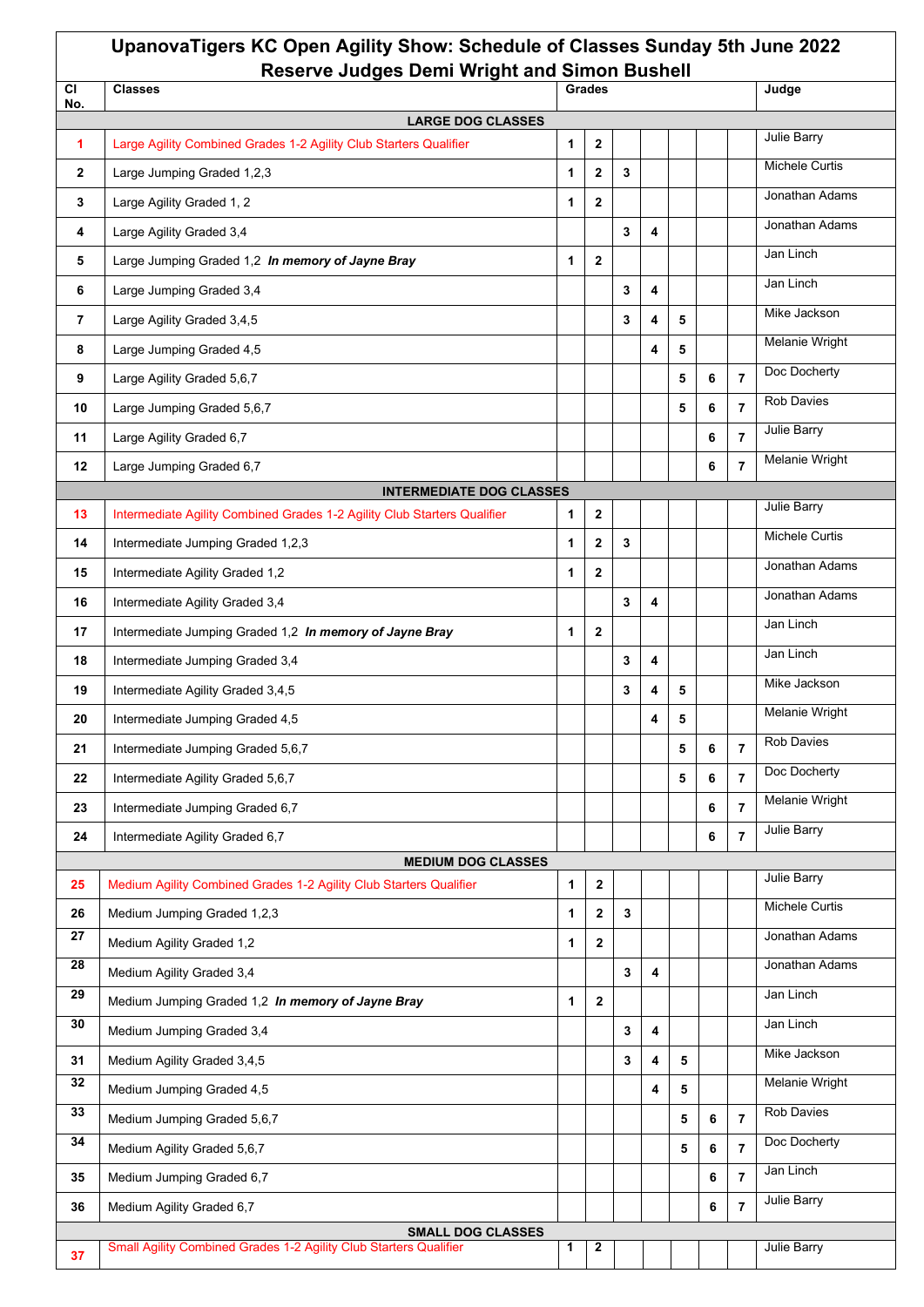| 38                                                                                                                                                                                                                                                                                                                                                                 | Small Jumping Graded 1,2,3                                                                                                                                         | 1 | $\mathbf{2}$   | 3 |   |   |   |                | Michele Curtis    |
|--------------------------------------------------------------------------------------------------------------------------------------------------------------------------------------------------------------------------------------------------------------------------------------------------------------------------------------------------------------------|--------------------------------------------------------------------------------------------------------------------------------------------------------------------|---|----------------|---|---|---|---|----------------|-------------------|
| 39                                                                                                                                                                                                                                                                                                                                                                 | Small Agility Graded 1,2                                                                                                                                           | 1 | $\mathbf{2}$   |   |   |   |   |                | Jonathan Adams    |
| 40                                                                                                                                                                                                                                                                                                                                                                 | Small Agility Graded 3,4                                                                                                                                           |   |                | 3 | 4 |   |   |                | Jonathan Adams    |
| 41                                                                                                                                                                                                                                                                                                                                                                 | Small Jumping Graded 1,2 In memory of Jayne Bray                                                                                                                   | 1 | $\overline{2}$ |   |   |   |   |                | Jan Linch         |
| 42                                                                                                                                                                                                                                                                                                                                                                 | Small Jumping Graded 3,4                                                                                                                                           |   |                | 3 | 4 |   |   |                | Jan Linch         |
| 43                                                                                                                                                                                                                                                                                                                                                                 | Small Agility Graded 3,4,5                                                                                                                                         |   |                | 3 | 4 | 5 |   |                | Mike Jackson      |
| 44                                                                                                                                                                                                                                                                                                                                                                 | Small Jumping Graded 4,5                                                                                                                                           |   |                |   | 4 | 5 |   |                | Melanie Wright    |
| 45                                                                                                                                                                                                                                                                                                                                                                 | Small Jumping Graded 5,6,7                                                                                                                                         |   |                |   |   | 5 | 6 | $\overline{7}$ | <b>Rob Davies</b> |
| 46                                                                                                                                                                                                                                                                                                                                                                 | Small Agility Graded 5,6,7                                                                                                                                         |   |                |   |   | 5 | 6 | $\overline{7}$ | Doc Docherty      |
| 47                                                                                                                                                                                                                                                                                                                                                                 | Small Jumping Graded 6.7                                                                                                                                           |   |                |   |   |   | 6 | $\overline{7}$ | Jan Linch         |
| 48                                                                                                                                                                                                                                                                                                                                                                 | Small Agility Graded 6,7                                                                                                                                           |   |                |   |   |   | 6 | $\overline{7}$ | Julie Barry       |
|                                                                                                                                                                                                                                                                                                                                                                    | <b>SPECIAL CLASSES</b>                                                                                                                                             |   |                |   |   |   |   |                |                   |
| 49                                                                                                                                                                                                                                                                                                                                                                 | Large ABC Jumping Combined Grades 1-7 (Special)<br>Best Belgian Shepherd Sponsored by Lisa Jordan                                                                  | 1 | $\mathbf{2}$   | 3 | 4 | 5 | 6 | $\overline{7}$ | <b>Rob Davies</b> |
| 50                                                                                                                                                                                                                                                                                                                                                                 | Intermediate ABC Jumping Combined Grades 1-7 (Special)                                                                                                             | 1 | $\mathbf{2}$   | 3 | 4 | 5 | 6 | $\overline{7}$ | <b>Rob Davies</b> |
| 51                                                                                                                                                                                                                                                                                                                                                                 | Jewlnick Pairs Combined Grades and heights G1-7 (Special) Qualifier<br>Small, Medium, Intermediate and Large                                                       | 1 | $\overline{2}$ | 3 | 4 | 5 | 6 | $\overline{7}$ | Doc Docherty      |
|                                                                                                                                                                                                                                                                                                                                                                    | JUNIORS (16 years old and under at the date of the show)                                                                                                           |   |                |   |   |   |   |                |                   |
| 52                                                                                                                                                                                                                                                                                                                                                                 | Junior Jumping Combined Grades 1-7 (Special)<br>Large/Intermediate/Medium/Small Separate awards for each height<br>Sponsored by Leonie Knight In Memory Of Thunder | 1 | $\overline{2}$ | 3 | 4 | 5 | 6 | $\overline{7}$ | Michele Curtis    |
| ANYSIZE DOG CLASS (dogs may not be entered in any other class at this show) jump height will be set at: a) 400mm b) 300mm c) 200mm                                                                                                                                                                                                                                 |                                                                                                                                                                    |   |                |   |   |   |   |                |                   |
| 53                                                                                                                                                                                                                                                                                                                                                                 | Anysize Helter Skelter Combined Grades 1-7 (Special)<br>Jump height will be set at: a) 400mm b) 300mm c) 200mm                                                     | 1 | $\mathbf{2}$   | 3 | 4 | 5 | 6 | $\overline{7}$ | Jan Linch         |
|                                                                                                                                                                                                                                                                                                                                                                    |                                                                                                                                                                    |   |                |   |   |   |   |                |                   |
| Combined classes are scheduled for the grades stated with one overall set of results for the whole class. Graded classes<br>are scheduled for one or more grades with separate results and awards issued for each grade. NB: Classes may be<br>onlit and additional, ludges maybe ennointed abould ontrios werrant. The ellecation of judges to eleccee hea $\,$ l |                                                                                                                                                                    |   |                |   |   |   |   |                |                   |

*split and additional Judges maybe appointed should entries warrant. The allocation of judges to classes has been estimated and it is highly likely that there will be changes.* **PAY ON THE DAY class(es) or a Practice ring may be run if time permits. Only open to dogs entered in the show.**

**PRIZES** 

Trophies: Up to 40 entries – trophies to 1<sup>st</sup>, up to 60 entries - trophies to 2<sup>nd</sup>, over 60 entries trophies to 3<sup>rd</sup> Rosettes: Placed rosettes to at least 10% of class entries - Unplaced clear round rosettes in all classes Rosettes in qualifiers and/or sponsored classes are as per the instructions of the sponsors.

# **ELIGIBILITY FOR CLASSES**

In the following definitions of classes First Prizes or other prize wins are those gained in standard classes at any Kennel Club licensed Championship Agility, Premier Agility, Open Agility or Limited Agility Shows (i.e. special classes and invitational events excepted). Only a first place with a clear round completed within the course time set by the judge will count towards grade progression.

Standard classes may be scheduled for Agility Shows, as Agility classes or Jumping classes. All standard classes must contain the Weaving Poles obstacle. Standard Agility classes must contain the following elements: "A Ramp", Dog Walk and See-Saw. With this proviso classes are defined as follows:-

A maximum of four standard classes may be scheduled for any dog on an individual day of competition. Any number of special classes may be scheduled.

**Class Structure**. A Class may either be held as a Graded Class or a Combined Class. A Graded Class may be scheduled for a maximum of three consecutive Grades with separate results and awards issued for each grade. A Combined Class may be scheduled for more than one consecutive grade with one overall set of results.

**Progression.** Progression from each Grade will be determined by the eligibility for the class as referenced in H(1)(A)11. Results from Combined Classes will only count towards progression from the dog's current grade.

To count for progression wins must be gained in standard classes at Kennel Club Licensed Agility Shows.

Only a first place with a clear round completed within the course time set by the judge will count towards grade progression.

Competitors will be allowed to walk the course set at Small, Medium, Intermediate or Large height without their dog(s) before the class begins.

**Points Progression.** At the handler's discretion a dog may progress up to Grade 4 by winning 100 points at each grade, using the Agility Warrant points scheme (Regulation K3.c refers). A minimum of 50 points must be gained in agility (not jumping) classes in the relevant grade. If this method of progression is selected, the handler must ensure the Show Secretary signs the dog's Agility Record Book at the first show entered at the higher grade. There is no time limit on this progression, however once a dog has progressed, it cannot return to a previous grade.

Progression on points must be done prior to the closing date of entries. It is not possible to change a grade on points once the entries have closed.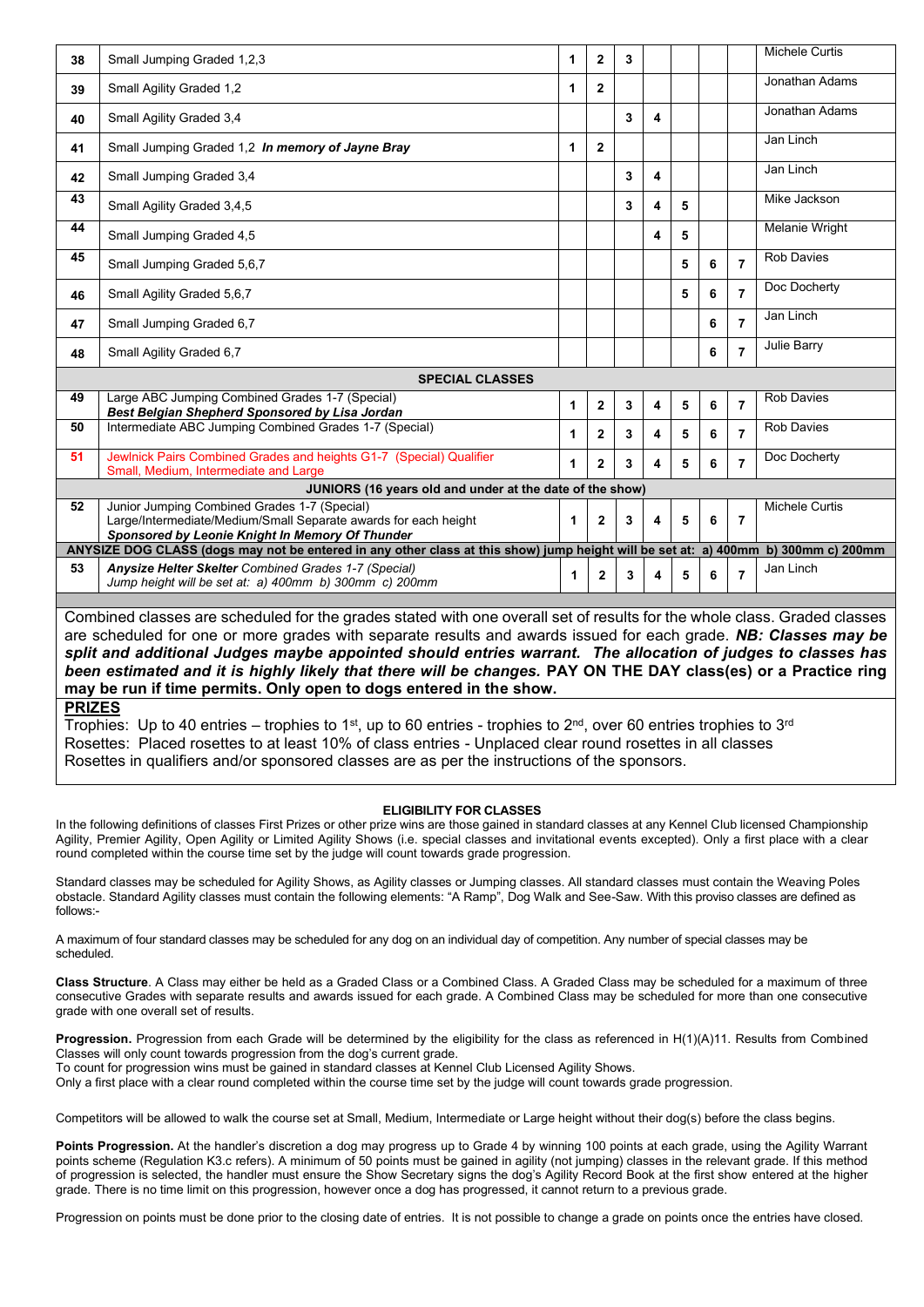#### **STANDARD CLASSES**

Only first prizes and points gained in standard classes at Kennel Club licensed Agility Shows may be used for progression through the classes. (A dog is only eligible for one grade). In defining the eligibility of the owner or handler for Grade 1, the two wins and points progression referred to in the definition apply only to one dog and not an accumulation of dogs**.** 

**Grade 1** Open to owners, handlers or dogs which have not gained a minimum of two first places at Grade 1 at Kennel Club Licensed Agility Shows, at least one of which must have been gained in an agility (not jumping) class. N.B Owners, handlers or dogs previously qualified out of Grade 1 are not eligible for this class.

Grade 2 Open to dogs which are not eligible for Grade 1 or have elected to progress on points from Grade 1 and are not eligible for Grades 3, 4, 5, 6, or 7.

**Grade 3** Open to dogs which have gained a minimum of two first places at Grade 2 at Kennel Club Licensed Agility Shows, one of which must have been gained in an agility (not jumping) class, or have elected to progress on points from Grade 2 and are not eligible for Grades 2, 4, 5, 6 or 7.

**Grade 4** Open to dogs which have gained a minimum of three first places at Grade 3 at Kennel Club Licensed Agility Shows, two of which must have been gained in agility (not jumping classes), or have elected to progress on points from Grade 3 and are not eligible for Grades 2, 3, 5, 6 or 7

**Grade 5** Open to dogs which have gained a minimum of four first places at Grade 4 at Kennel Club Licensed Agility Shows, two of which must have been gained in agility (not jumping) classes, and are not eligible for Grades 2, 3, 4, 6 or 7

**Grade 6** Open to dogs which have gained a minimum of four first places at Grade 5 at Kennel Club Licensed Agility Shows, two of which must have been gained in agility (not jumping) classes, and are not eligible for Grades 2, 3, 4, 5 or 7.

**Grade 7** Open to dogs which have gained a minimum of five first places at Grade 6 at Kennel Club Licensed Agility Shows, three of which must have been gained in agility (not jumping) classes, and are not eligible for Grades 2, 3, 4, 5 or 6.

#### **SPECIAL CLASSES**

Societies may schedule classes other than those defined above as "Special classes". The eligibility for "Special" classes must be defined by the Society and included in the schedule. The word "Special" must be included in the title of the class. Where special classes are classified for older and/or inexperienced dogs, the height of the hurdles the A-ramp, and the dog walk and the length of the long jump, may be reduced below the dimensions specified in these regulations, in which case such dimensions must be included in the class definition in the show schedule.

Marking for special classes may deviate from marking for standard classes, but must be specified in the schedule. Wins, places and clear rounds in special classes will not count towards agility warrant points or grade progression at Kennel Club shows.

**ANYSIZE SPECIAL HELTER SKELTER:** Open to all sizes of dog that are not entered for any other class at this show. These classes are intended for dogs/handlers new to competition and those dogs unable to compete at their full height. Only jumps and pipe tunnels will be used and jump heights will be set at 400mm, 300mm and 200mm. Competitors may choose the height they want to compete at. The courses will be simple and flowing. **The handler may choose which height is best for their dog, regardless of their dog's size.** Please ensure you are ringside when the jumps are at the height you wish to do, they cannot be altered once changed.

**ABC SPECIAL JUMPING LARGE & INTERMEDIATE:** Open to all dogs excluding Border Collies, Working Sheepdogs and any of their crosses. Any concerns should be recorded in the Incident Book and reported to the Kennel Club. Those dogs eligible to compete in competition for Large dogs are those measuring over 500mm at the withers. Intermediate dogs are those measuring over 430mm and measuring 500mm or under at the withers. *Best Belgian Shepherd Sponsored by Lisa Jordan awarded to the highest place Belgian Shepherd in class 49.*

**Junior Jumping SPECIAL:** Juniors must be 16 years old and under at date of show. The course will remain the same for all grades G1-7 Small, Medium, Intermediate and Large Heights. Separate awards for each height.





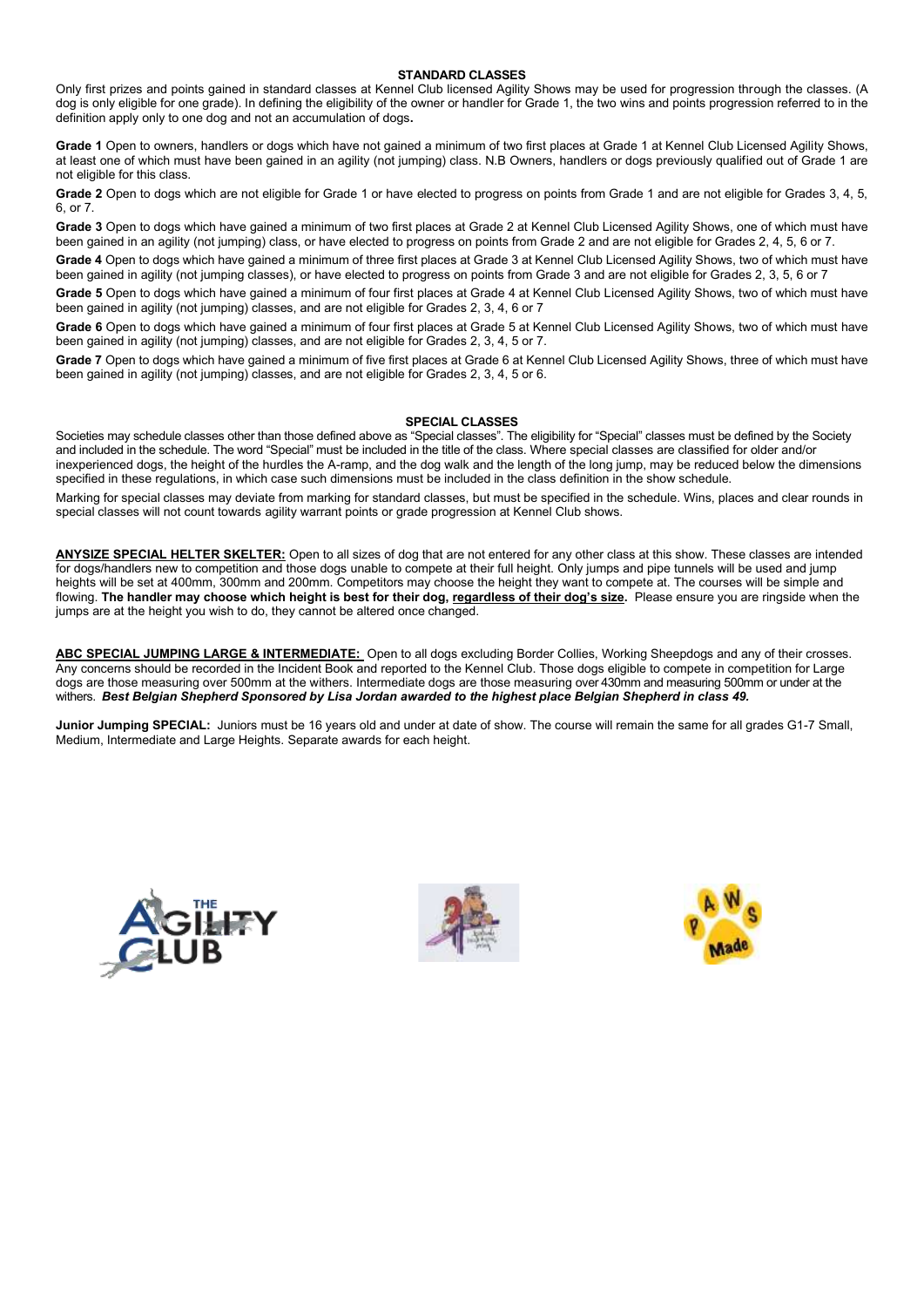

# **Agility Club Large, Intermediate, Medium & Small Starters Agility Challenge Rules.**

1/ The competition will be run under the relevant Kennel Club Regulations in force at that time. Handlers will be deemed to have agreed to abide by these rules and regulations. Dogs will compete at their measured height. 2/ Each Heat is open to all Grade 1-2 dogs of the correct size for each heat, each heat will offer awards for the heights on offer as follows;

Rosettes to a minimum of 10%,

Trophies <30 = 1<sup>st</sup>, between 30 and 60 = 1<sup>st</sup> & 2<sup>nd</sup>, over 60 = 1<sup>st</sup> – 3<sup>rd</sup>

3/ ONLY dogs handled by an Agility Club member at the time of competing **(date of joining/renewal must be prior to the first day of the show)** may qualify for the Final. In order to compete in the Final you must also be a current member of The Agility Club on the day of the final.

4/ The competition will normally consist of up to twenty Heats. The **highest placed** Agility Club member in each Heat will go through to the Final, providing they have achieved an awarded place as detailed in paragraph 2.

5/ Both handler and dog may only qualify once for each height Final. Each handler and dog pairing may only qualify once for the Final. In the event of the highest placed dog(s) having qualified previously, the next highest placed dog will qualify. *The Agility Club reserves the right to call on the next placed Agility Club member if the highest placed is unable to attend the final.*



# **JEWLNICK JUMP AND TWIST PAIRS RULES 2022**

1. This class is open to pairs of the same height, grades 1-7. It is open to Small, Medium, Intermediate and Large dogs.

2. It is a combined class with one set of awards

3. One dog will complete an agility course and the other dog a jumping course

4. The judge will decide which course will be run first.

5. The agility course shall consist of 15 obstacles and must include three contacts (they do not have to be three different pieces of agility equipment) and the dog must complete twelve weaves.

6. The jumping course shall consist of fifteen obstacles one of which must be twelve weaves.

7. There will be a baton exchange. A faulty baton exchange will incur 20 faults.

8. If someone loses their Pairs partner they may run with another partner provided **the dog is entered in the show and in the Pairs class.**

9. Marking will be standard. However, should either dog be eliminated, the whole pair will be eliminated.

10. The first FOUR pairs will qualify for the final. Only the original handlers and dogs may compete in the final, there can be no substitutions.

11. Once a pair has qualified they may enter other heats for competition but the place in the final will be awarded to the next highest placed pair who have not already qualified.

12. The final will be held at Southam Agility Show in September 2022.

# **The sponsors will provide 1st place trophies and rosettes to 5th place.**

# **WITH THANKS AS ALWAYS TO OUR GENEROUS SPONSORS JULIE AND NICK JEWLNICK LEATHER FOR THEIR CONTINUED SUPPORT - PUTTING THE FUN INTO AGILITY WITH THIS EXCITING QUALIFIER**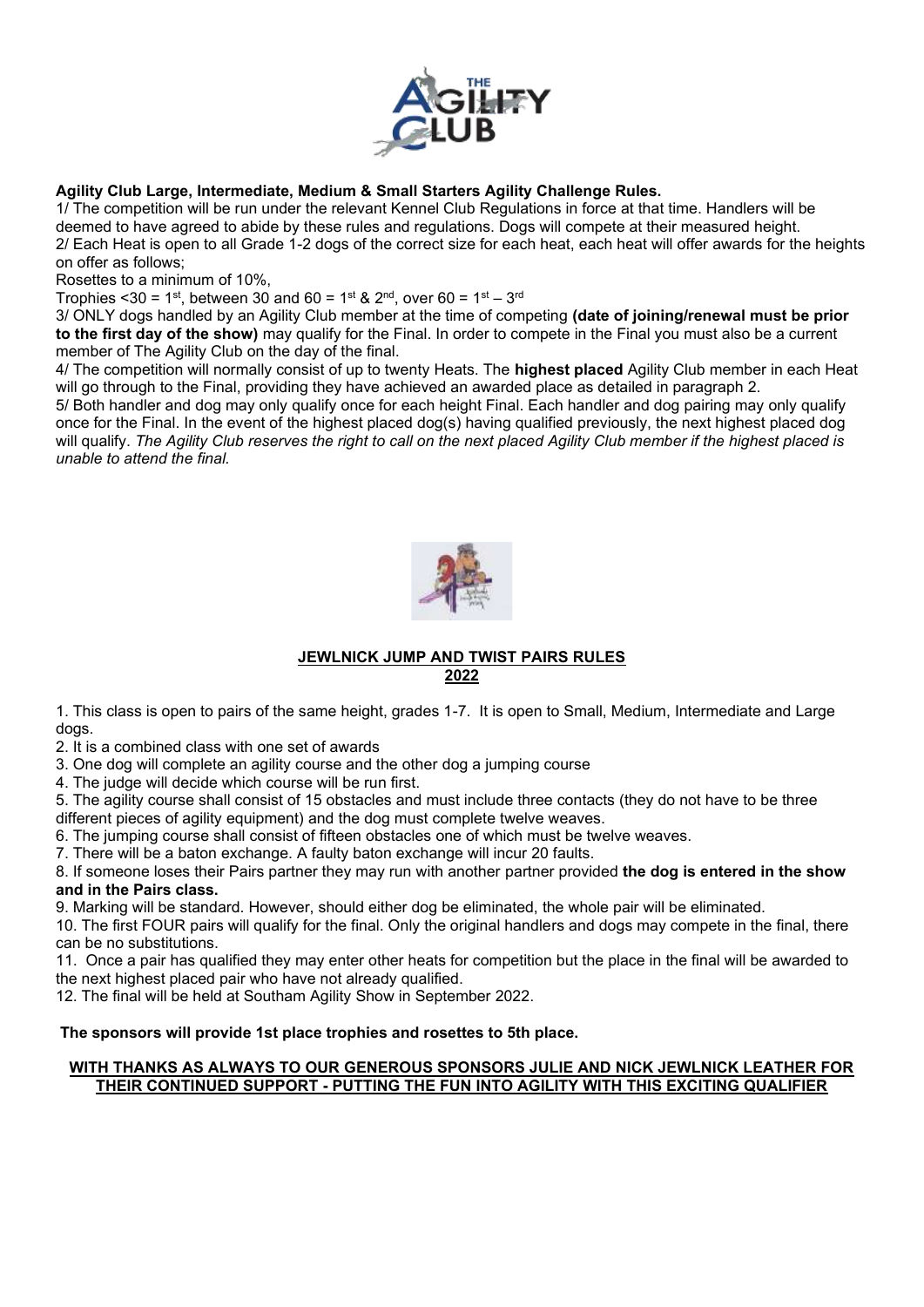#### **DOGS IN VEHICLES ON HOT DAYS – SHOW SCHEDULE NOTICE**

Your dog is vulnerable & at risk during hot weather & the Kennel Club offers the following guidance to help guide you through the do's & don'ts travelling to & whilst at KC licensed events.

When travelling to a show please take a moment to consider whether the route to the show is a busy holiday route, & leave earlier to avoid increased time in traffic jams.

If your vehicle is not air conditioned seriously consider whether travelling to the show is a good idea at all.

The vehicle should be as fully ventilated as possible, & plenty of stops should be taken, with lots of water available to drink.

Ensure your dog is not sitting in full sunlight. There should be plenty of free flowing air around the dog.

When at the show, never leave your dog in the vehicle.

Keep the dog in the shade – take your own shade for example a large umbrella & always have plenty of water available to drink so your dog stays well hydrated.

Avoid your dog taking part in unnecessary exertion or from standing in exposed sunlight for extended lengths of time.

Remember, if you feel hot your dog is very likely to feel much hotter & dehydrated, and this could lead to dire results. Please look after your dog's welfare.

**CHILDREN** under the age of 11 are the responsibility of and must be accompanied at all times by a parent or guardian including when competing.

#### **CAMPING – To be entered Via Dartford DTC**

- Camping will be limited
- Available for a fixed fee of £36.00 for the weekend Thursday, Friday & Saturday
- Additional Sunday night camping Sunday £10.00
- Only campers who have paid in advance will be allowed in the camping area
- Campers will be booked in on arrival
- No camping units allowed on the showground before 12noon on Thursday  $2<sup>nd</sup>$  June 2022
- Please arrive on Thursday  $2<sup>nd</sup>$  June 2022 before 9pm to book in the gate may be closed after 9pm
- We request that you leave the site by 8:00pm on Sunday 5th June 2022
- Please park within the marked out camping space
- Training equipment is not allowed in the camping areas
- The joining of gardens is prohibited
- No dogs to be left loose in gardens, or tethered to vehicles, whilst unattended
- All camping units are required to have a bucket of water at the front of the unit at all times
- Toilets and emptying point and fire extinguishers will be supplied
- GENERATORS: Not to be used before 8am or after 8pm. (CATERERS TRADERS are exempt from this rule)

**HELPERS REQUIRED:** As the organising body of this show is very small, we will be looking for help in running rings at this show. If you can offer your services for all or part days, then please indicate your preference when booking online. Lunch will be provided for those that help half/all day. A gift for your dog and preferential parking.

MEASURING: There will be measuring on Friday 3<sup>rd</sup> June at Upanovatigers further details can be found on our facebook page <https://www.facebook.com/groups/1557093667921654/?ref=share>(Dartford DTC KC Premier & Upanova Tigers KC Listed Agility Show

**VET ON CALL:** WYLIE & PARTNERS, 196 HALL LANE, UPMINSTER, ESSEX, RM14 1TD: Tel: 01708 251200 / 01708 223237 Directions can be obtained at the Secretaries tent.

**DAY PARKING:** Use the main entrance and park where officials direct you.

**REFRESHMENTS:** Available all day by Smiffys. No licensed bar facilities will be available, so bring your own!

**THANK YOU:** We extend our heartfelt thanks to Clubs, Judges and other individuals who have kindly given up their valuable time to ensure that our show is a success.

**OUR SPONSORS:** Special thanks to our sponsors The Agility Club, Jewlnick & PAWSMADE

**OUR Equipment SUPPLIERS and Trade Stands:** JDA Agility Equipment – K9 Time – PA ACE - Agility Shows Online - **All of our Trade Stands**

**YOU ARE RESPONSIBLE FOR CLEARING UP AFTER YOUR DOG: Suitable arrangements will be made for disposal. PLEASE NOTE THE SPEED LIMIT IS 5MPH ON THE SHOWGROUND. PLEASE LEAVE THE VENUE TIDY GOOD LUCK!**



and Archive *In case of cancellation of the show within seven days of the show date, notification will be sent to the relevant web sites and posted on applicable facebook groups where possible. It will be the competitor's responsibility to check with these services if continuation of the show is in doubt.*

# **RULES AND REGULATIONS**

1.Dogs entered at Kennel Club licensed Agility Shows must be registered at the Kennel Club in accordance with Kennel Club Regulations for Classification and Registration B, or else registration or transfer of registration must have been applied for. The registration number/ authority to compete (ATC) number will be required for each entry.

2.All dogs registered and resident outside the UK must be issued with a Kennel Club Authority to Compete (ATC) number before entry to the show/event can be made. All overseas entries without a Kennel Club Registration number or an Authority to Compete number will be returned to the exhibitor/competitor. 3.Entry fees are £4.25 per dog per class non-members £2.25 per dog per class for working members. Pairs £8.50 per pair non-members, £4.50 per pair members. No refunds will be given after the closing date under any circumstances. Camping £36.00 for Thursday, Friday and Saturday Night per unit additional £10.00 Sunday night .